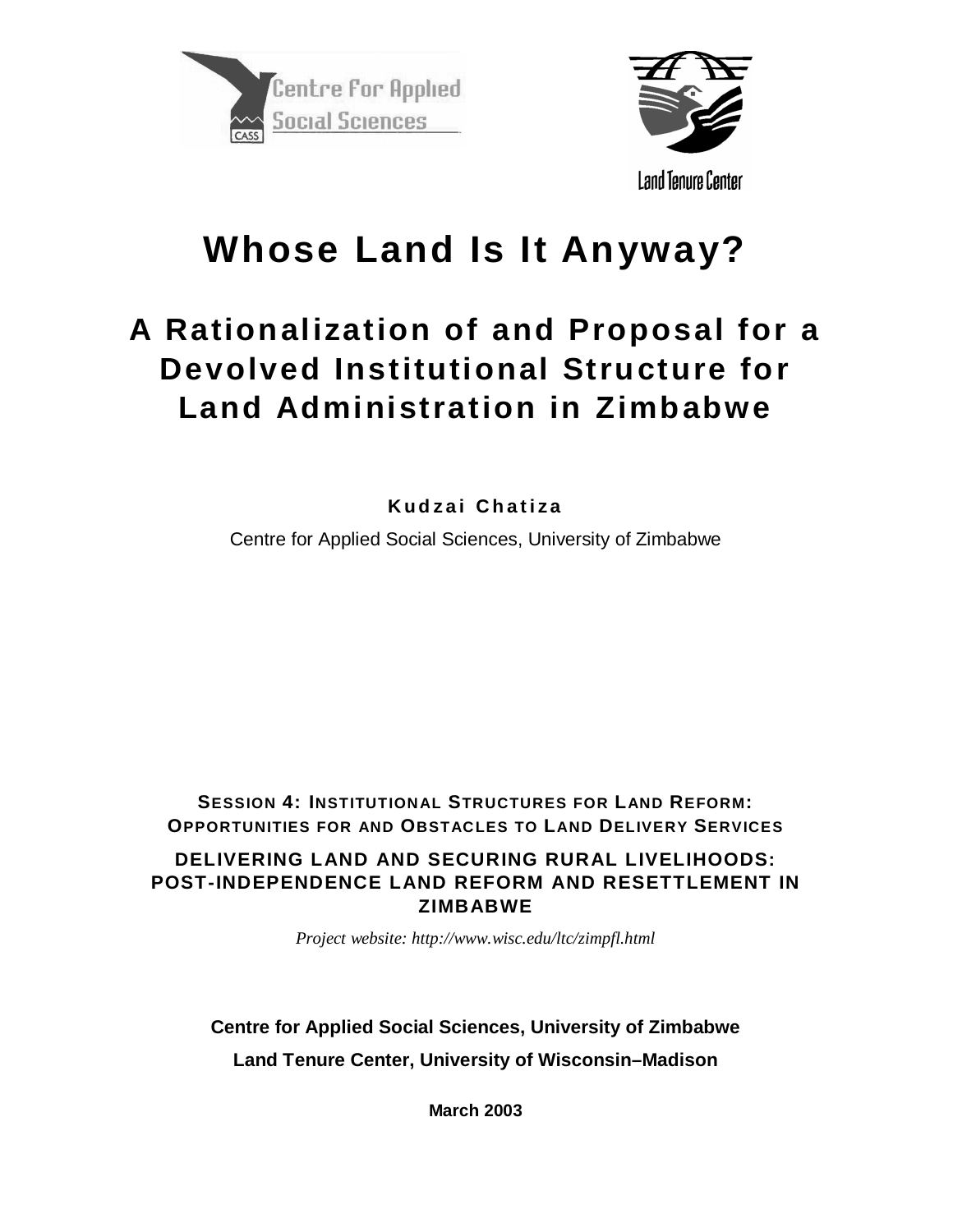#### **Kudzai Chatiza**

kchatiza@cass.org.zw

This output was made possible in part through support provided by the US Agency for International Development (USAID), under the terms of USAID/ZIMBABWE CA 690-A-00-99-00270-00.

The Land Tenure Center of the University of Wisconsin-Madison and the Centre for Applied Social Sciences, University of Zimbabwe provide technical assistance, training, capacity building, and research in support of Zimbabwe's Land Reform and Resettlement Program II.

All views, interpretations, recommendations, and conclusions expressed in this paper are those of the author(s) and not necessarily those of the supporting or cooperating organizations.

Copyright © by author. All rights reserved.

Readers may make verbatim copies of this document for noncommercial purposes by any means, provided that this copyright notice appears on all such copies.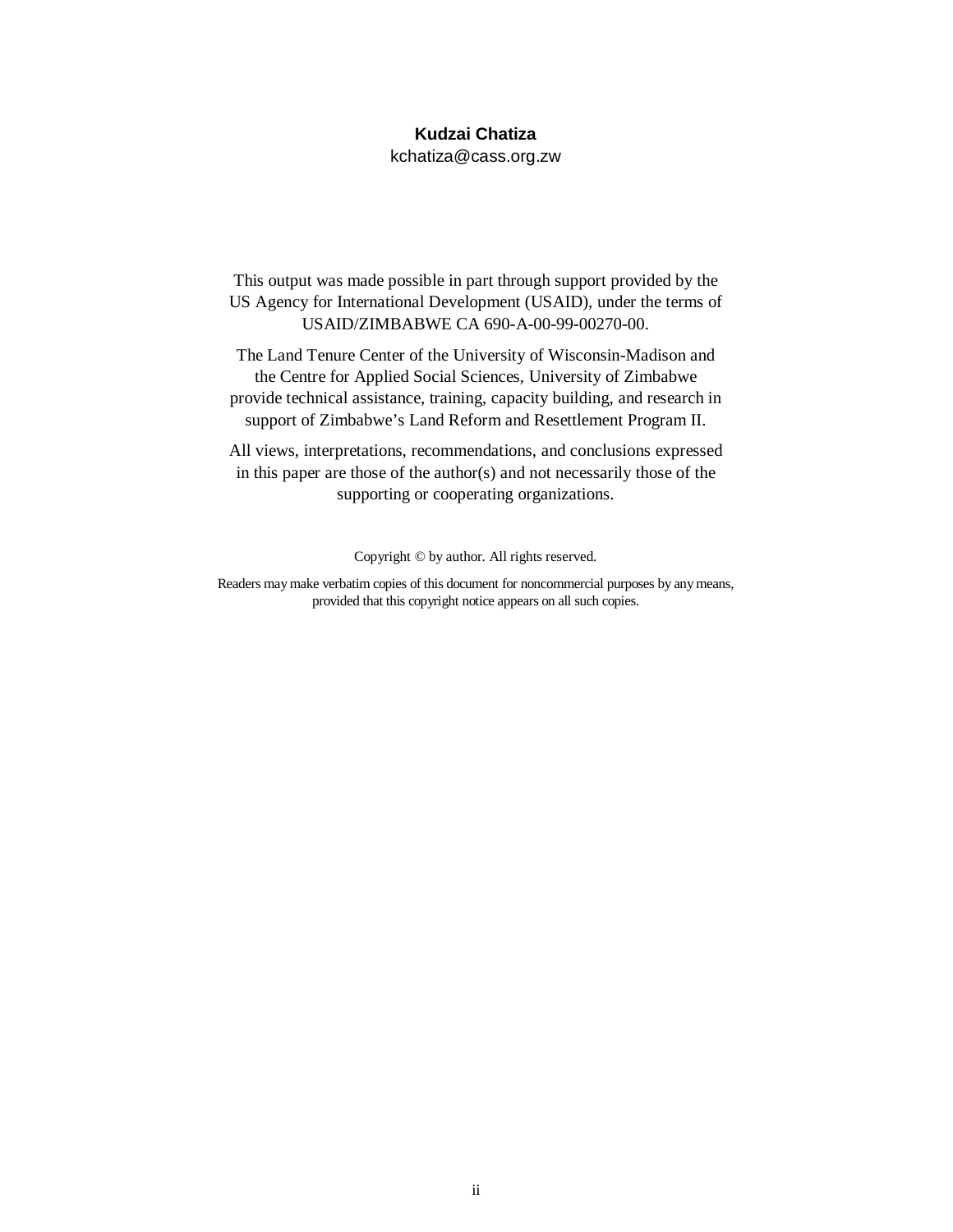# **Contents**

|                                                                 | Page |
|-----------------------------------------------------------------|------|
| <b>ABSTRACT</b>                                                 | IV   |
| <b>INTRODUCTION</b>                                             |      |
| WHY A DEVOLVED INSTITUTIONAL STRUCTURE FOR LAND ADMINISTRATION? | 2    |
| <b>CONCEIVING A DEVOLVED LAND ADMINISTRATION STRUCTURE</b>      | 8    |
| <b>CONCLUSION AND FRAMEWORK FOR A CAPACITY BUILDING PLAN</b>    | 17   |
| <b>REFERENCES</b>                                               | 19   |

# **Figures and tables**

| Figure 1: Institutional Structure for Land Administration in Zimbabwe |  |
|-----------------------------------------------------------------------|--|
|-----------------------------------------------------------------------|--|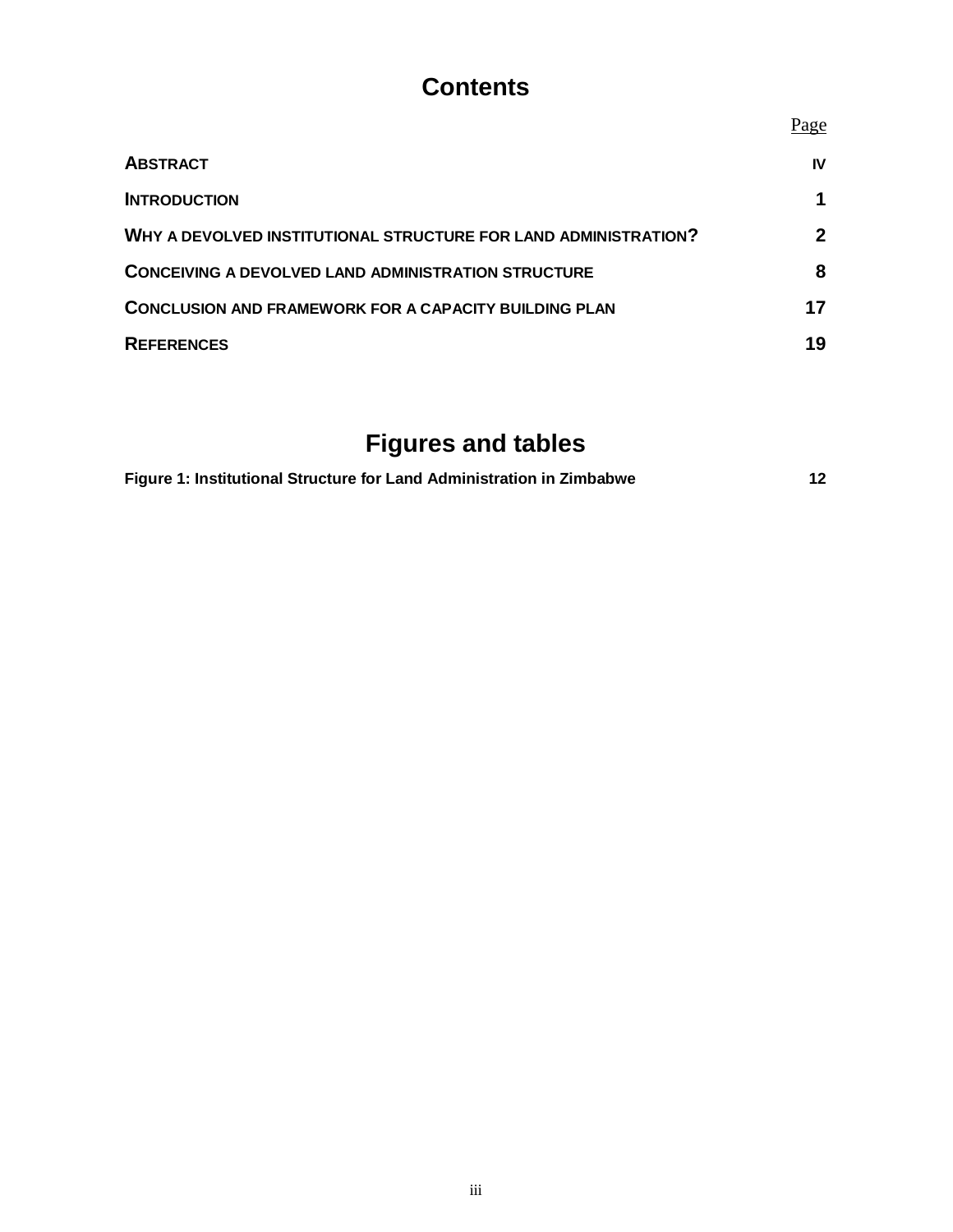### **ABSTRACT**

Zimbabwe is going through its second major land reform and resettlement phase with a thrust towards achieving social justice and economic empowerment. The main strategy is redistribution of former (mainly white) commercial farmland for the benefit of the black majority using two distinct models (A2 and A1 with variants). Like phase one (1980-98) the planning and implementation of the program is centralized and not accompanied by an institutional reorientation especially regarding structures for land administration. This is notwithstanding that starting with the Rukuni Commission, leading to the 1998 Donors' conference and the draft National Land Policy Framework Paper, among others, broadening spaces for citizen participation in land reform has been discussed as central to enhancing the performance of the reform program. This paper rehashes the rationale for and proposes a devolved institutional structure for land administration to foster attainment of land reform objectives, obviate the excesses of centralization and improve rural development and governance. The structure is based on fieldwork findings in Zimbabwe, a tour to Tanzania and Botswana as well as broader international experiences.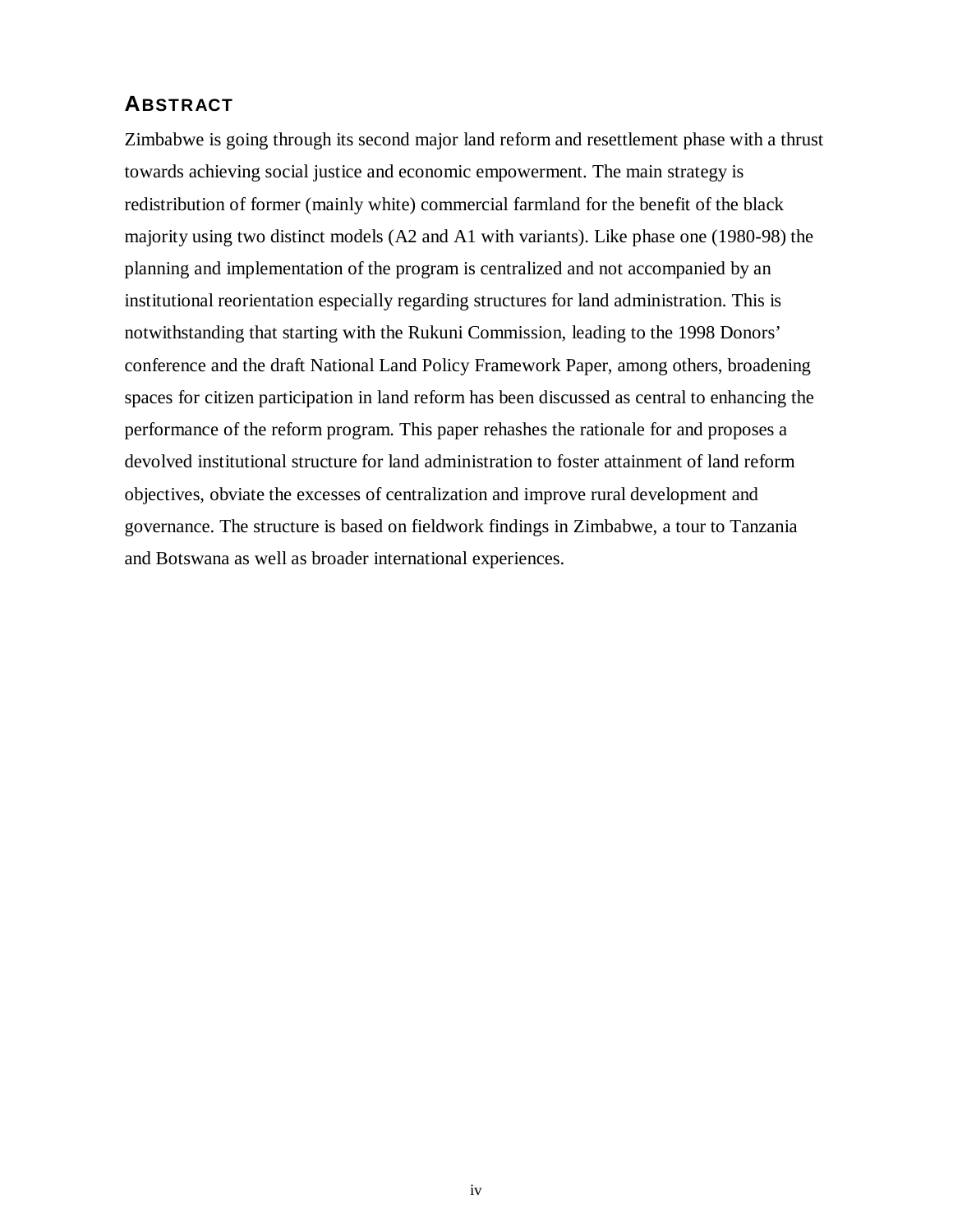### **WHOSE LAND IS IT ANYWAY?**

## **A RATIONALIZATION OF AND A PROPOSAL FOR A DEVOLVED INSTITUTIONAL STRUCTURE FOR LAND ADMINISTRATION IN ZIMBABWE**

by

**Kudzai Chatiza**

#### **INTRODUCTION**

Zimbabwe is in the process of implementing a land reform and resettlement program, second phase. The program's precursor was a two-year Inception Phase Framework Plan (IPFP) for 1999 to 2000 designed to acquire and redistribute some 1 million hectares of privately owned commercial farmland. The IPFP was not as successful as anticipated and considerable arguments are presented as to how and why this was so. Suffice to note that the slow pace of land delivery, political pressure and limited financial resources to acquire land and to place settlers thereon upon proper planning and infrastructure development all played varied but significant parts. Frustration over the failure of IPFP led to government introducing a fasttrack program in mid-2000 with the objective of acquiring not less than 5 million hectares on which it would settle people with minimal to no basic infrastructure, GoZ (2001). Planning and plot demarcation was done in retrospect. A new institutional dispensation was established to manage the program with the program, in both policy intend and political rhetoric, retaining its emphasis on land redistribution for social justice and economic empowerment. Other principal objectives of the program as derived from the National Land Policy include democratizing land tenure systems, ensuring security of tenure, providing for participatory management processes in land use planning as well as the promotion of sustainable use and management of land.

Critical reflection on the stated Land Policy objectives (above) as well as the specific objectives of the land reform program itself (below) shows that a process of institutional reorientation, from top-down centralized strategic and operational mindsets to bottom-up decentralized bases for policy formulation and development management ought to be a centerpiece of Zimbabwe's land and agrarian reform efforts. This is in addition to the need for increased human, financial and other resources needed for the program. Institutional and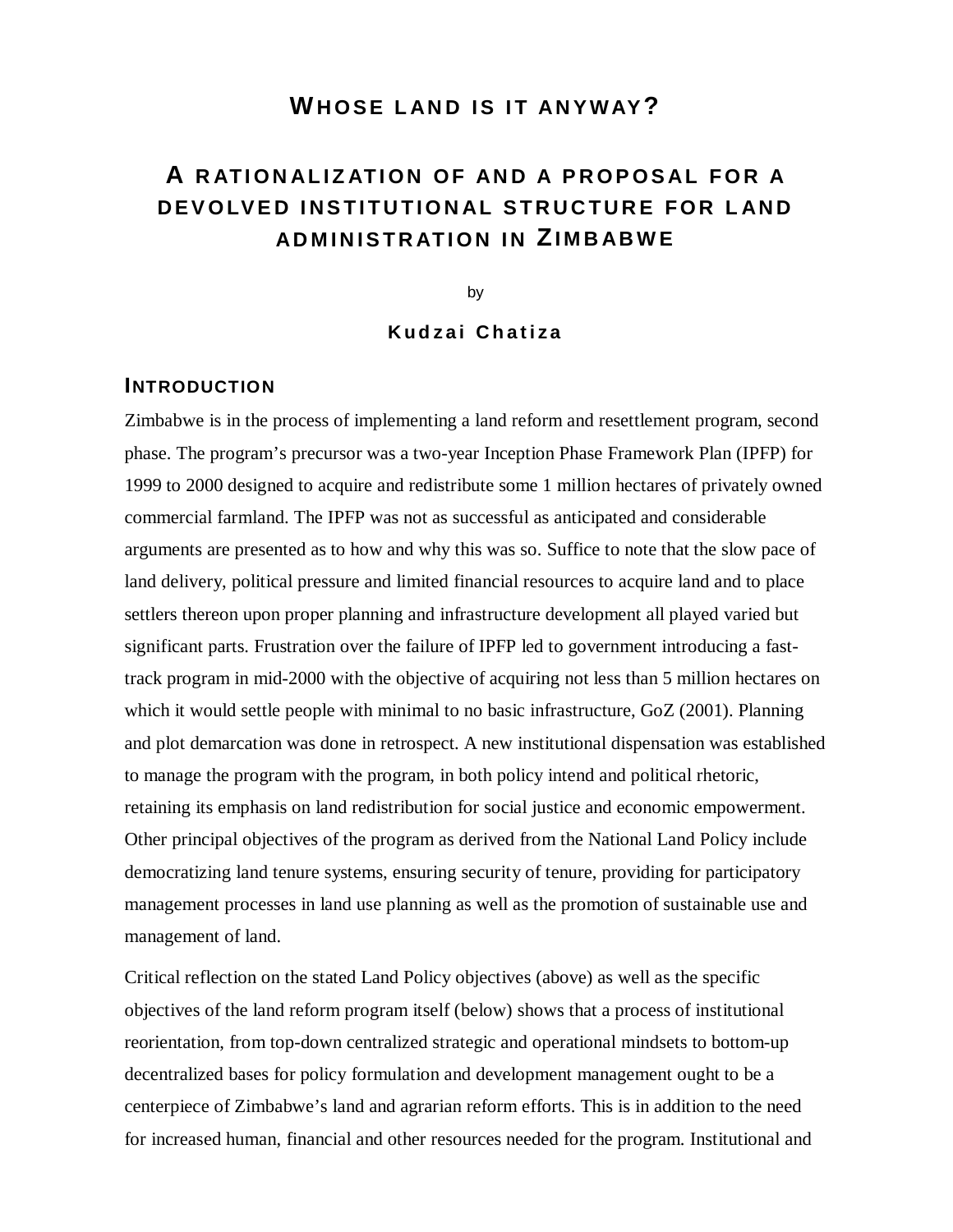organizational arrangements in the management of the land reform and resettlement program and beyond are critical for success. The objectives of the program are:

- To acquire not less than 8.3 million hectares from the Large Scale Commercial Farming (LSCF) areas for redistribution.
- To decongest the overpopulated and overstocked wards/villages for the benefit of landless people under A1 (villagized, self-contained & three-tier).
- To indeginize LSCF through Model A2.
- To reduce the extent and intensity of poverty among rural families & farmworkers by providing them with adequate agricultural land.
- To increase the contribution of agriculture to GDP and foreign currency earnings.
- To promote environmentally sustainable use of land through ecotourism & agriculture.
- To develop and integrate small-scale farmers into the mainstream of commercial agriculture.
- To create conditions for sustainable economic, political and social stability.

Source: GoZ (April 2001).

 $\overline{a}$ 

## **WHY A DEVOLVED INSTITUTIONAL STRUCTURE FOR LAND ADMINISTRATION?**

This paper arises from a study that explored the prospects for establishing a devolved land administration system in Zimbabwe. Fieldwork in three provinces of Mashonaland East, Masvingo and Matabeleland North (in which two districts per province were selected) was complemented by a regional study tour to Tanzania and Botswana as well as a review of literature on international experiences focusing on Botswana, Tanzania, The Philippines and Brazil<sup>1</sup>. The analysis of the field evidence, literature and international experiences inform this paper. The paper proceeds from a rationalization of why a devolved land administration system is essential for Zimbabwe before presenting the proposed institutional structure with details on functions and relationships. The paper asserts that a comprehensive process of establishing a devolved institutional structure for land administration will further the main

<sup>&</sup>lt;sup>1</sup> Two papers, one by Mamimine and another joint paper by Jacobs and Chavunduka are based on and present the field findings as well as the theory of decentralization and the international experiences respectively.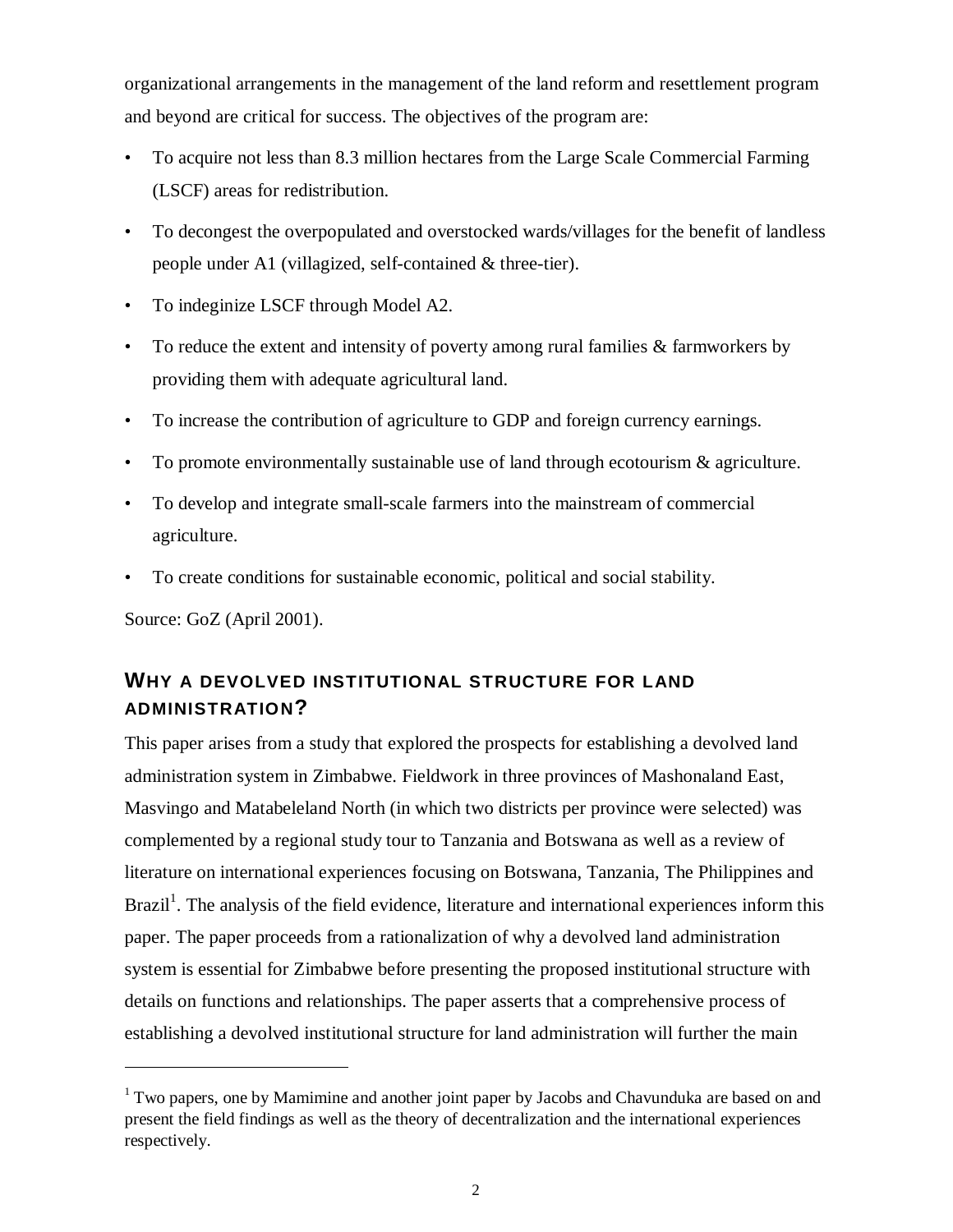objectives of Zimbabwe's land reform program, which is the starting point of the paper. The land reform program in Zimbabwe has not had a complementary institutional reform component to support it Cousins and Robins (1993), Rukuni (1994). Institutional reform is key because tenure perse does not constitute a binding restriction to productivity but security thereof, Bruce etal (1998), Rukuni (1994). Security of tenure significantly depends on use and occupation, Shivji (1994) as well as the resolve and ability of social and technical institutions to protect and uphold land rights accorded to individuals or groups. A devolved land administration system brings decision-making processes and structures within reach of the land rights holder and thus makes them more accessible and amenable to the control of the lowest level citizen, in this instance the farmer. At law and in practice ownership (of land) implies powers to control, manage and administer, Shivji (1997) and if these powers are vested in government officials (via presidential delegation) given the absence of political accountability, bureaucratic aloofness sets in and the people significantly loose control over their prime resource.

On the other hand state control of the planning and implementation of earlier resettlement schemes in Zimbabwe has been criticized extensively. The institutional structures have been criticized for having retained a centralized *(colonial)* land administration system, Government of Zimbabwe (GoZ) (1998) as well as for being deficient, prone to conflict, churning out unfocused policies and strategies whose execution is not properly coordinated, Rukuni (1994). Direct state control of processes and structures for land administration has not necessarily and of itself resulted in increased productivity and security of tenure. The principal Ministries and state departments involved in land administration essentially operate in an overlapping maze that confuses unsophisticated service users (farmers) in terms of which to approach for what and is a drain on their limited time and other resources, Masvingo Provincial Workshop (2003). Responsibility for land issues is dissipated between the President's Office on the one hand and the Minister of Lands and that of Local Government on the other with other Ministers like that of Environment having responsibility over certain land functions, GoZ (1998). Essentially the problems of land administration have often been simplified and presented as arising from ministerial and intra-governmental authority overlaps and ambiguities with regards to authority hierarchies, Shivji (1997). Invariably the solution has been tinkering with institutional titles and mandates at times superficially while retaining or centralizing and concentrating power over land in the executive. Granted institutional overlaps need unraveling and synchronizing it is however critical to note that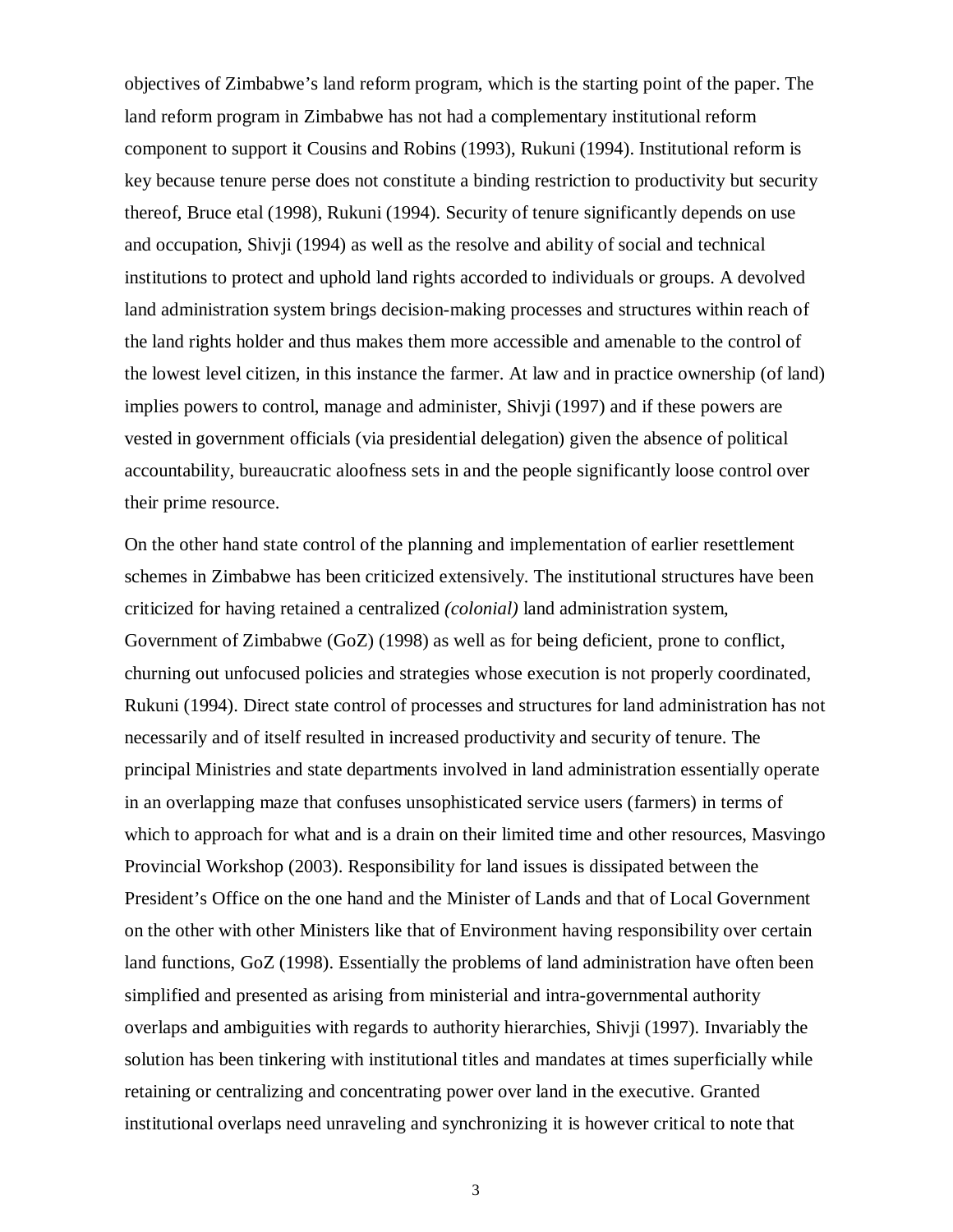without dealing with the power issues and ultimate ownership of land (the tussle) between the state versus the land user land administration will remain problematic and land rights will remain vulnerable to executive whims. In Zimbabwe the three key Ministries of Lands, Rural Resources and Local Government have overlapping functions both at Ministerial and Departmental levels. At district level civil servants owe more operational and strategic allegiance to their parent Ministries than to the local (land and planning) authorities or Rural District Councils. Given the centralized budget system and resource allocation process, the bottom-up planning process has essentially suffocated local aspirations dismissing them as inconsequential 'shopping lists'. However the formal (de jure) ownership of land and performance of functions by the state vis-à-vis land administration have traditionally been counterbalanced by the resilient (de facto) performance of similar or related functions by traditional leaders.

The Presidential Commission into Land Tenure established that the most serious conflicts over land took place in communal areas and were exacerbated by the breakdown of administrative structures, erosion of authority and responsibility, Rukuni (1994) epitomized by tension and active conflict between traditional and elected leadership especially over land allocation, Marongwe (2002). Changes envisioned and being effected within the framework of the Traditional Leaders Act of 1998 are being received with skepticism and guarded enthusiasm. Having been sidelined at independence for co-option (and perhaps abuse) as instruments of indirect rule by the colonial administration, the timing of the fuller definition of the roles of traditional leaders (including a reward system) in land administration is seen as part of the state's intention to retain control of the rural population and not democratizing rural governance, Masvingo Provincial Workshop (2003). The reward system brings traditional leaders firmly under state control and effectively makes them civil servants susceptible to manipulation as they become dependent on the executive. It is also possible to assert that it is more of the political establishment (ZANU-PF) rather than the state perse pursuing its political ambitions through the use of the institution of traditional leaders to firmly control rural citizens. Traditional leadership has therefore been compromised, in our view, by both the colonial and post-colonial state to a point where an alternative dispensation is needed. The extension of the control of traditional leadership institutions into resettlement areas where land allocation is largely devoid of the patronage of chiefs and headmen and where the sociocultural and economic statuses of beneficiaries vary significantly is a test case in terms of their effectiveness and acceptability.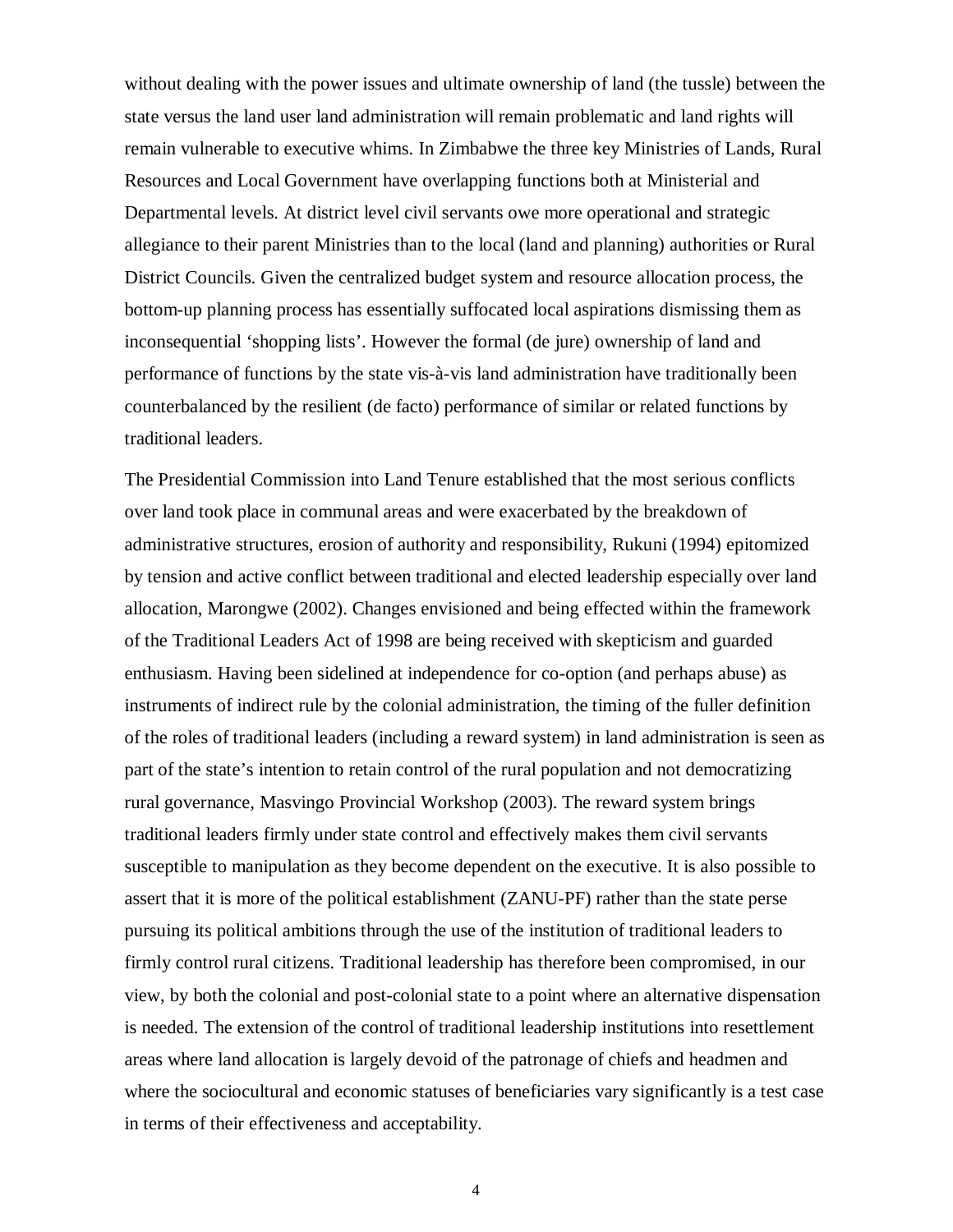Global trends towards participatory development planning and management are filtering into official rhetoric (and perhaps policy intentions) in Zimbabwe as evidenced by reference to empowering locals and indigenizing commercial agriculture against a background of previously (colonial and post-colonial) discriminatory, marginalizing and impoverishing policy formulation processes, Bruce (1998). Pursuing these trends will require increasing people's participation in land administration and devolution as a mode of decentralization offers more effective and considerable promise than other mechanisms. This is because existing land administration processes exclude the community from participation in the development and implementation of land administration, decision-making is opaque, unaccountable and geographically removed from where people live, GoZ (1998).

Significant research focusing on institutional dynamics has dwelt on natural resources and in view of most natural resources being land-based the conclusions arrived at and insights offered are relevant to the discussion on institutional structures for land administration. One view is that it is unrealistic to proceed on the assumption that there should be one composite institution responsible for natural resources management at the local level, Sithole and Bradley (1995). The alternative view urges the need for institutional synchronization and/or harmonization in recognition of the fact that a multiplicity of institutions lends itself to the development and recurrence of counter-productive institutional conflicts Moyo et. al. (1991, 1992), Sithole and Bradley (1995). Institutional conflict while a feature of socioeconomic development and invariably positive in terms of generating desired outcomes can, if unchecked, undermine sustainable utilization of natural resources. Institutional multiplicity and role-jurisdictional overlaps largely result from a sector approach to planning and implementation of rural development projects (e.g. water, forestry, wildlife and land). Extensive literature on different types of conflicts at the local level exists, GoZ et al (1998), Marongwe (2002), Matondi (2001). These conflicts forestall development especially because time invested in dealing with them could be better spent. Experience from Botswana, Mozambique, Zambia, South Africa and Zimbabwe shows that the state shapes and reshapes the form and structure as well as the evolution of state and non-state local level institutions involved in land and natural resource management. As such the conflicts (or lack thereof) amongst the institutions can also be moderated by the state through policy directives and legislative amendments. It is therefore generally in the state's power and indeed a modern day function to facilitate the smooth functioning of local citizen-controlled decentralized structures within an overall national policy framework (the enabling role of the state).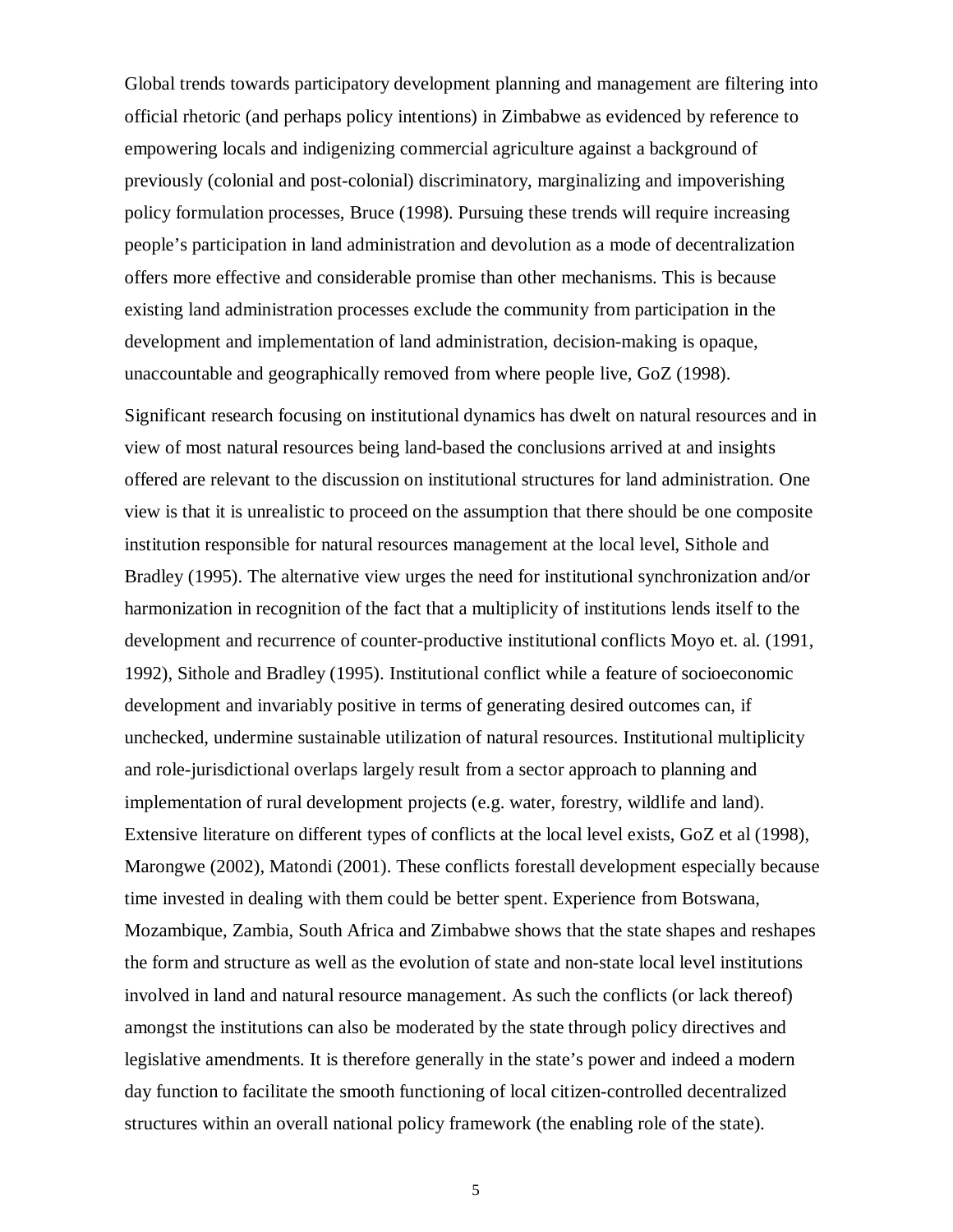Success stories in relation to local level institutions involved in community-based natural resource management require careful examination as therein might lie the key success factors that could be applied to land allocation, management and administration. The typology of institutions involved in the management of common property resources or various forms of resources and development initiatives include Community Property Associations and Trusts in South Africa, Land Boards in Botswana, Communal Area Management Program For Indigenous Resources (CAMPFIRE) committees in Zimbabwe, ADMADE in Zambia and Tchuma Tchato in Mozambique, and among others, project committees involved in NGO or government-funded rural development activities. The way these institutions are constituted is as varied as the institutions constituting them. While local-level citizen-controlled institutions have received justified raving reviews they are also prone to corruption, elite control and bureaucratic tendencies which have to be checked if the virtues arising from proximity to service users are to lead to effective service delivery. The wave of and interest in participatory development planning in general and its application through community-based natural resource management approaches arises from a bottom-up development paradigm, which acknowledges that the state alone is and should not be the only development actor. The question is therefore around how a positive relationship can be structured to ensure community empowerment. Essential in this respect is the empowerment of communities to manage the land and land-based resources upon which their livelihoods are based. As an approach the bottom-up participatory planning and institutional configurations can achieve efficiency by eliminating the problems of rural development particularly the challenges of coordination, intervention relevance, implementation and sustainability. Another critical dimension is that of resourcing development interventions in terms of the extent to which locals are willing and able to contribute (in cash and/or kind) towards their own development. This is invariably referred to as 'the dependency syndrome' and dealing with it depends significantly on the perceived legitimacy of the institutions facilitating the interventions notwithstanding their track record or past performance in generating benefits. Application of participatory frameworks in institutional set-ups in this respect can therefore be a panacea to the rural development questions of institutional coordination, intervention sustainability and the dependency syndrome.

Space for and involvement of non-state agencies in development planning and management in Zimbabwe was given some form, content and significantly aided by the promulgation of a new planning framework through the 1984 Prime Minister's Directive on decentralization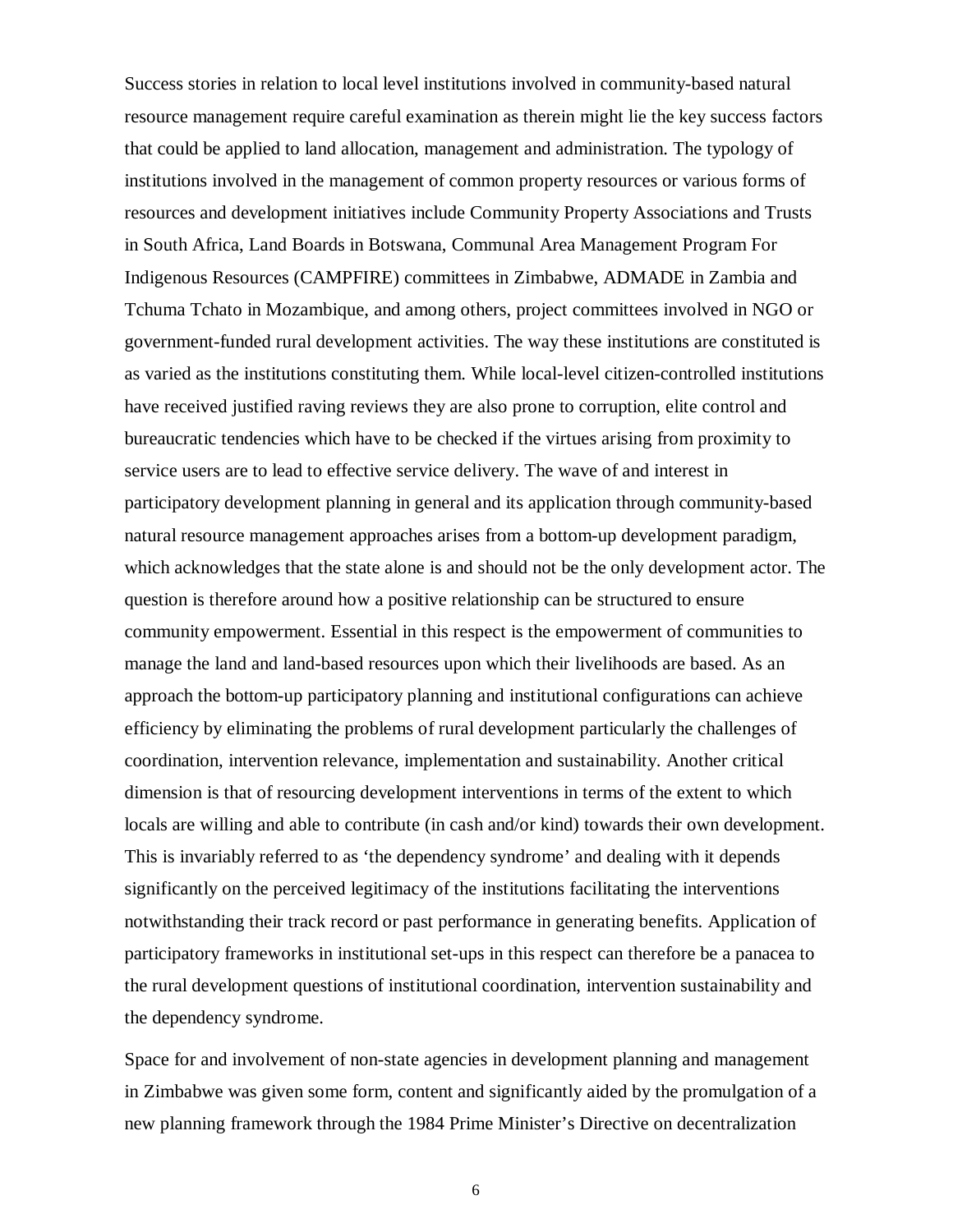and development, which created subnational structures supportive of public participation. The objective of the directive was:

To define the administrative structures at provincial and district level… relationships and channels of communication between all participants…in order to achieve coordinated development of provinces and districts in Zimbabwe, Makumbe (1996).

The fundamental tenets of these structures remained the same over the years until the Traditional Leaders Act. The Act has tried to reconcile the overlaps and the role/authority conflict between traditional leaders and the representative structures of village development and ward development committees (headed by a VIDCO Chairperson and Councilor respectively). The new structures and institutional arrangements respond to some of the Land Tenure Commission recommendations especially regarding the establishment of village and ward assemblies, Rukuni (1994). However some of the new structures are still evolving and have not been fully established in some parts of the country. This state of flux is posing a number of challenges and prompts different responses from the different actors and beneficiaries of rural development services.

Critics and skeptics have however noted that some of the consultative processes are smokescreens and ends rather than means of arriving at decisions based on a collective vision. In short, as envisioned and effected, the structures have not empowered communities. The criticisms have been on the basis of a number of points, Murombedzi (1997). First, the structures did not respect the existing territorial jurisdictions as they defined planning units using demography rather than geography and in the process disturbed the boundaries that defined associational life and identities. The traditional village forms a viable basis for relationships and identity both of which are critical for defining communities and act as central components of social capital essential for planning and managing community/rural development. Second, the rampant abuse of the structures by bureaucrats who use them as means of community mobilization, institutions of rubber stamping and policy implementation rather than vehicles for land administration and participatory development planning. Central government functionaries dominate local structures like the Rural District Development Committee (RDDCs), and thus essentially crowd out locals. Center-local relationships are weak and often conflictual with some CEOs resenting being monitored by DA's, for instance, Brand (1991), Mutizwa-Mangiza (1991). The DA's responsibility to chair the RDDC (a council structure) is codified into law but given that DA's are not members of council, their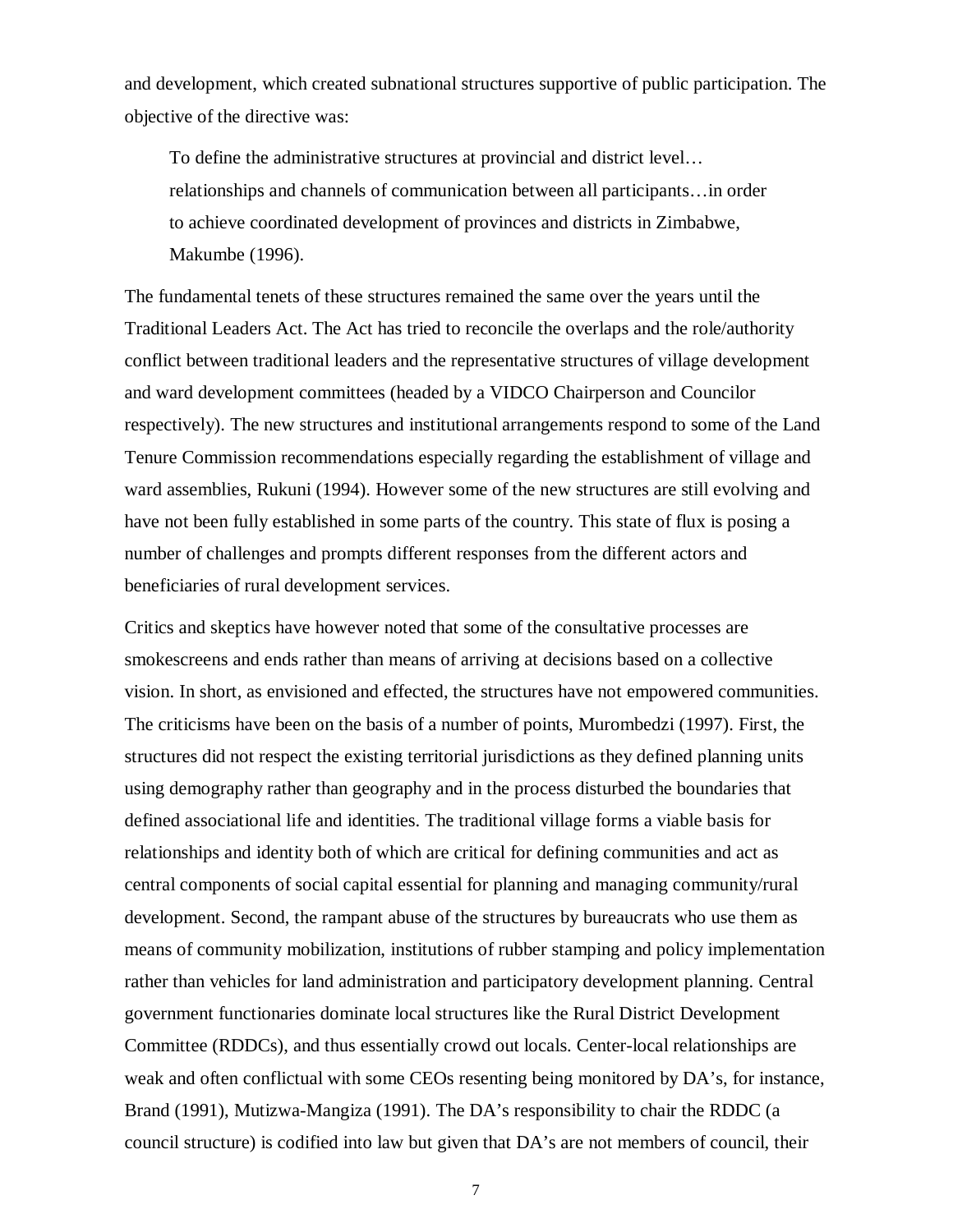participation is for monitoring (if not policing) on behalf of central government. As such, therefore, the structures are not ideal for a devolved land administration system. Current systems and institutional arrangements therefore do not link local planning processes to the national budgeting process, which has remained centralized.

The current land reform and resettlement program has been controversial in terms of both substantive and procedural issues. Certain institutions' roles were frozen, receded or extended creating relative confusion. One of the commonplace problems has been multiplicity of allocating authorities leading to the problem of multiple allocations either in terms of one person being given more than one piece of land or one piece of land being allocated to more than one person. Institutional responsibilities and procedures established as part of the program with respect to land identification, allocation, beneficiary selection and settler emplacement were followed to varying degrees of detail in different parts of the country and even within the same administrative areas. Key stakeholders in the Land Identification Committees like War Veterans, politicians and other powerful citizens at both national and subnational levels exerted themselves differently on the formal land administration structures. The Rural District Council (RDC) has in some areas been sidelined despite being the land and planning authority in terms of local government legislation, RDC Amendment Act (1998). As such a thorough review is needed to close gaps and to create administrative and procedural safeguards that will curtail elite self interest and the general pursuit of political aspirations at the expense of effective (fair, equitable) land administration after ''fast-track''. Previous reviews of institutional structures for land administration have been ad hoc and essentially failed to remove duality and discrimination across tenure regimes, GoZ (1998).

### **CONCEIVING A DEVOLVED LAND ADMINISTRATION STRUCTURE**

The above constitute some of the reasons why we argue in this paper that a devolved institutional structure for land administration is key to the stabilization of the rural socioeconomic fabric post fast-track land redistribution. A devolved land administration system will also act to remove the negative fast-track components while consolidating or regularizing positive aspects of the program. Such a system will also empower rural landholders and their institutions as well as broadly increase and safeguard democratic spaces available in the arena of rural development and governance. In view of security of tenure being, in part, a function of the institutions protecting land rights, a devolved land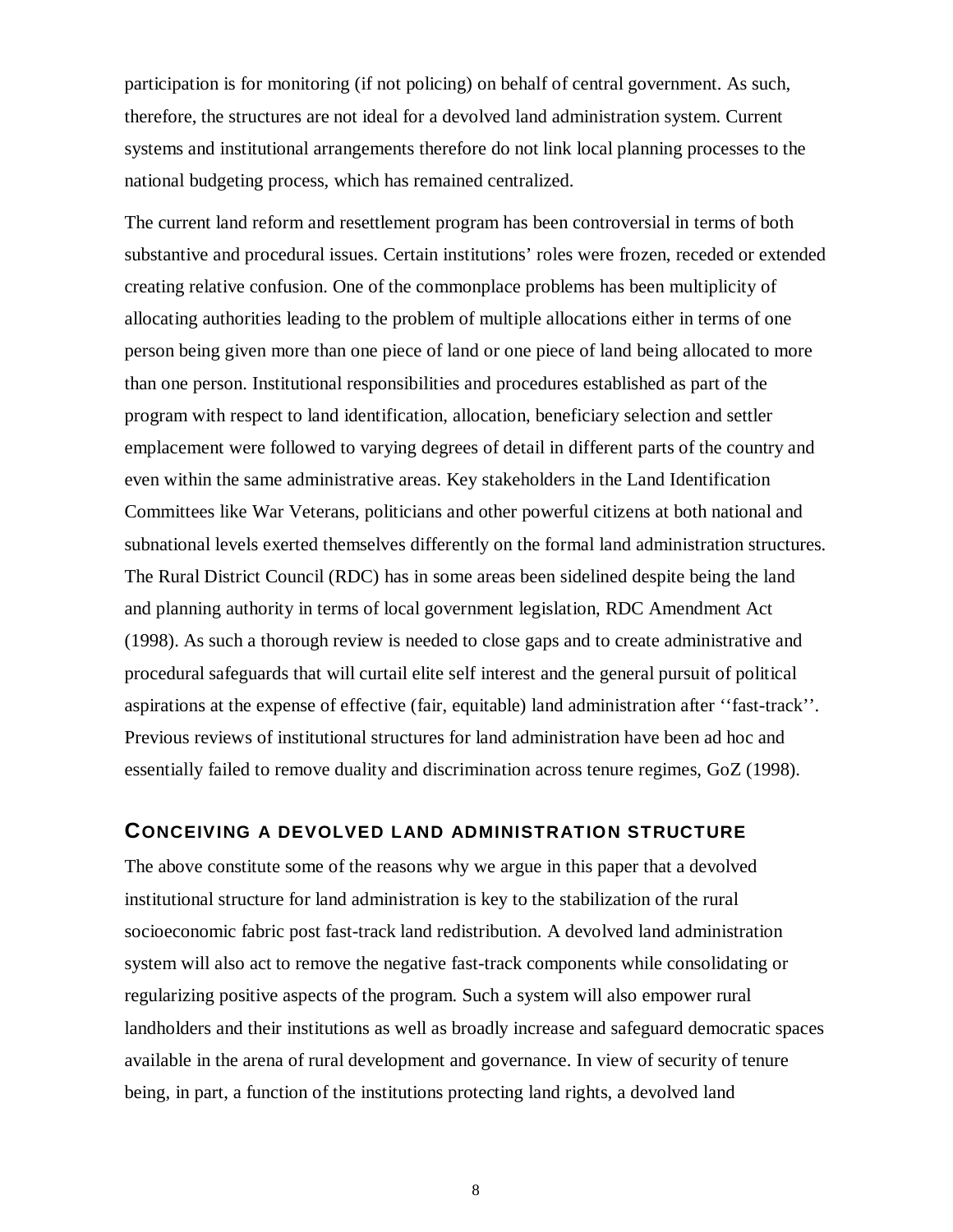administration system will also enhance people's rights to and over land as a socioeconomic asset and basis for agro-based livelihoods.

The other relevant objectives of the proposed structure relate to removing the field of land administration from the terrain of political maneuvering while at the same time entrenching Rural District Councils into the primary role of service provision in a unified structure as opposed to retaining central government service provision structures at the district level. Our focus on these objectives is based on the fact that both the Rukuni Commission and the National Land Policy Framework paper dwelt a lot on the issues of a unified land law regime as well as the need for a national land policy, points which need no overemphasis. Our view is therefore that the time is opportune for developing a national land administration structure that responds to local needs and aspirations as effectively and efficiently as is possible. The proposed structure places due emphasis on the local level and is premised on the primacy of the traditional village as a basis for land administration and basic unit for specific and general planning of interventions. To this end, the critical preoccupation of the land administration system should be protecting village land from alienation, for instance, which could lead to landlessness. As such a land administration system that allows for effective service delivery as well as protecting the land rights of the poor and powerless is critical for the country's social development. A view permeating this proposal is that, as little institutional inhibitions as is possible should be put in the interaction between people and their land.

Devolution as a concept is used in this paper in reference to an institutional framework where authority is transferred from central government to autonomous local level units with a corporate and/or legal persona bequeathed and guaranteed through formal national legislation. If all land matters are public matters and people are allowed to take (an active) part in land administration, Shivji (1994), then it is our view that a devolved structure best suits such a dispensation. The institutions or structures to which the authority is transferred will exist and function in clearly distinguishable (spatial) areas and performing public functions. A devolved land administration system essentially limits state roles to land policy formulation as well as removing direct state control from land administration thus creating a basis for democratic land governance. Regarding land administration the key functions relate to allocation (or deallocation) of land rights, resolving conflicts over land and land-related resources (i.e. protection of group and individual land rights), liaising with outside bodies on land matters in connection with alienation of land, land-use planning, beneficiary selection and implementation of resettlement and other support programs. It also encompasses the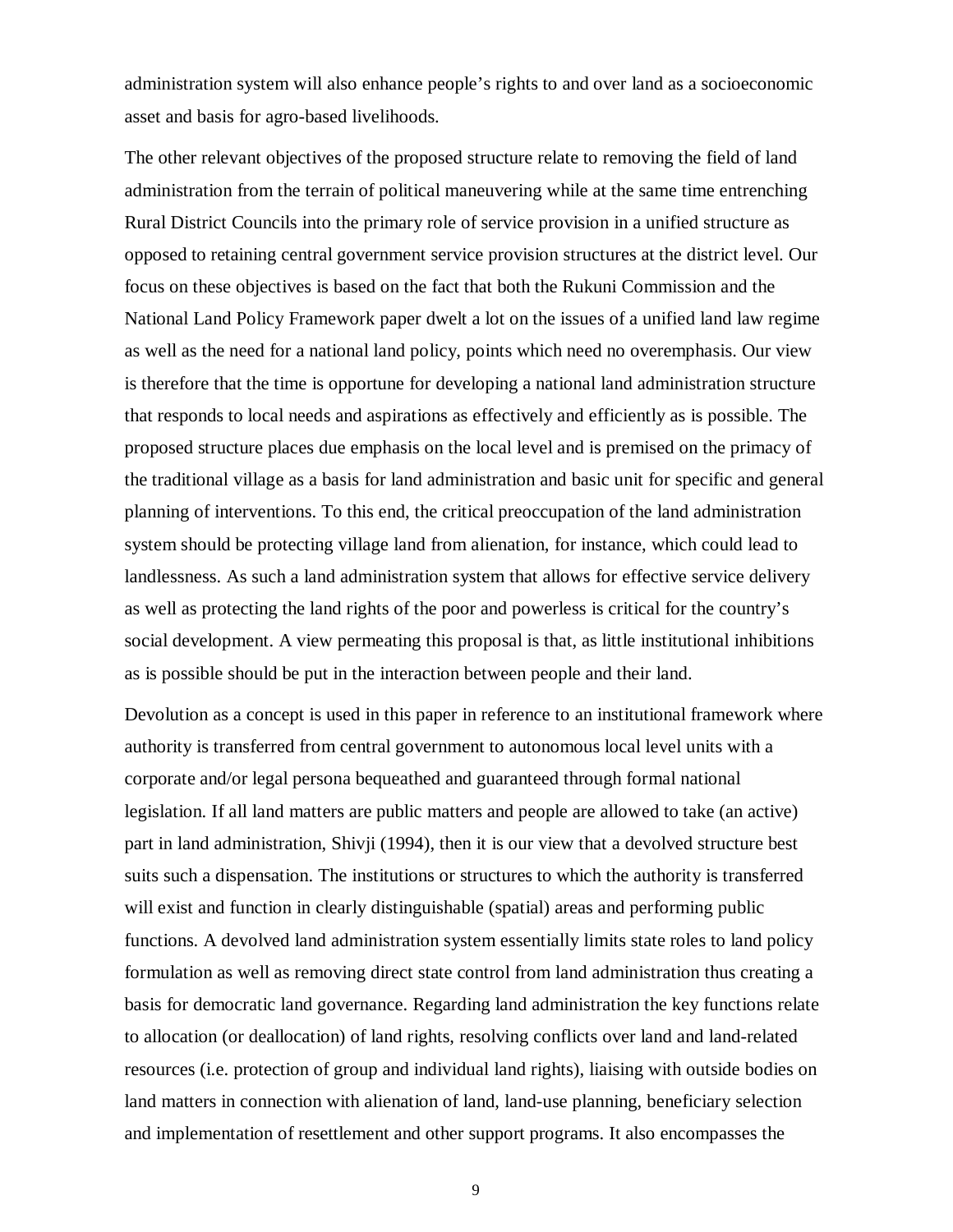managing or conserving of the land resource to enhance its productivity. These are functions that are better performed by institutions close to farmers to obviate transaction costs, improve turnaround time for decisions, and increase accountability and transparency, which are critical for the legitimacy of public institutions involved in land administration, Rukuni (1994), GoZ (1998).

It is our considered view, corroborated by previous studies as well as field evidence that a case for more devolved and effective structures for land administration has been made and a number of proposals submitted for policy consideration. Key reference in terms of broader land policy and particularly with regards to land administration has to be made to the Land Tenure Commission (commonly referred to as The Rukuni Commission) and the National Land Policy Framework paper of 1994 and 1998 respectively, which made far-reaching recommendations with some of which having been implemented. The institutional structures being proposed in this paper are based on a number of principles and values as outlined below.

- *Accountability and transparency:* relate to the existence of checks and balances regarding decision-making procedures, information dissemination especially on how land services can be accessed as well as being open to public probing. Accountability and transparency determine the extent to which an institution is accessible to its clientele as well as whether they perceive of it as legitimate. Support to and use of an institution's services depend on perceptions of legitimacy (or recognition).
- *Change and continuity:* relate to being responsive to changing aspirations of landholders and other stakeholders in terms of service delivery structures and focus (vision and mission). The latter might involve doing away with certain or creating new organizations to deliver land services. Such changes should at best be incremental to obviate 'throwing the baby with the bath water' as well as confusing service users. Despite weaknesses, Botswana has retained its system of Land Boards for over a generation instituting strategic and continuous improvements in the process.
- *Vesting local structures with legal/corporate personalities:* includes divestiture of radical (ultimate) title over communal and resettlement land from the state as a first step to empowering local institutions. Removing all institutional hindrances to the operations of local-level land administration institutions i.e. state receding into regulatory functions and acting in an advisory capacity is also key.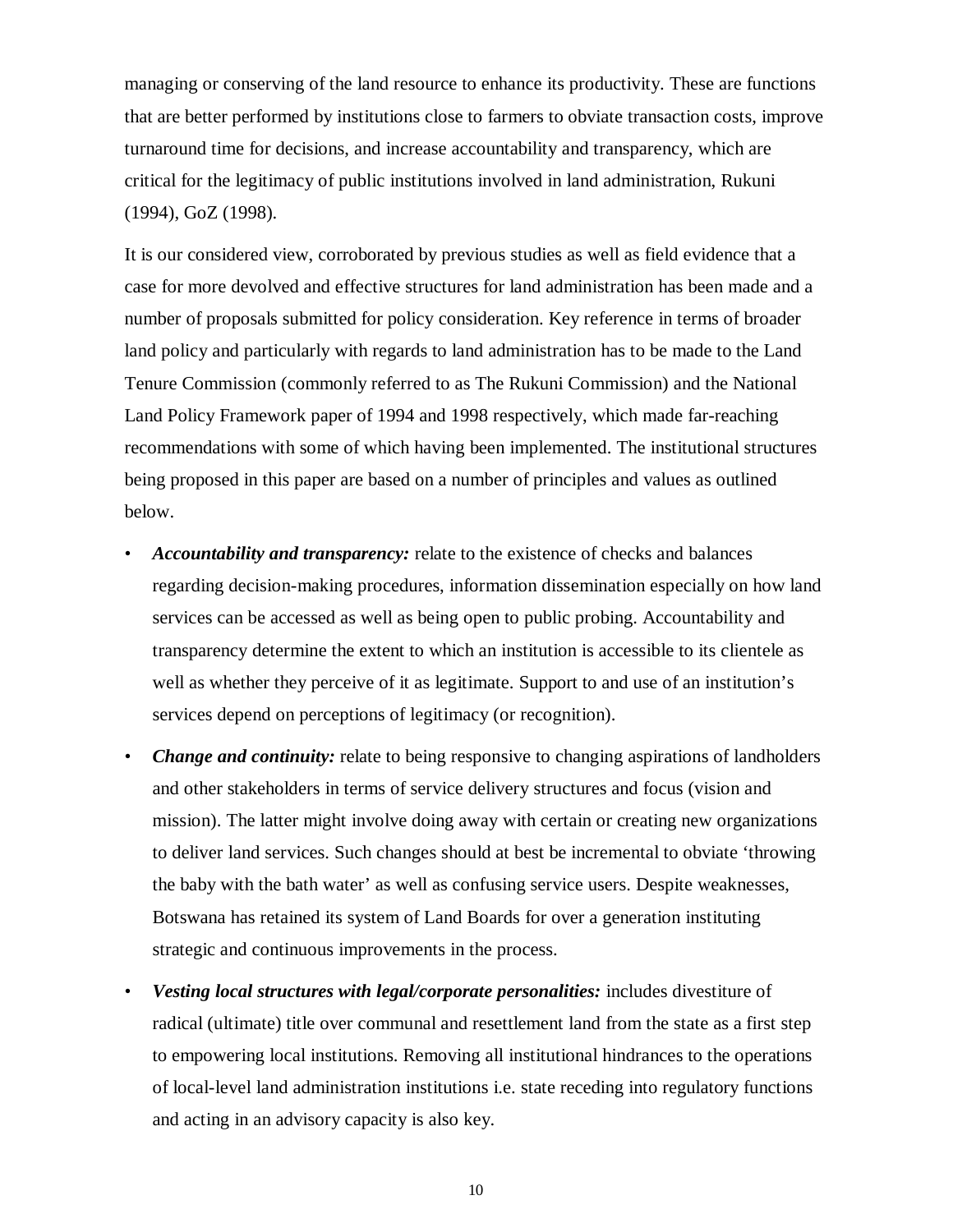- *'Farmer first' institutional and policy (re)formulation:* institutional frameworks that provide for the active, equitable and meaningful participation and consultation of farming families (male and female headed) respond better to people's needs and are generally perceived as legitimate. Enforceable safeguards against discrimination on the basis of gender, status or political orientation, awareness raising and building the strategic capacities of people have to be an integral and continuous part of a devolved land administration system.
- *Political neutrality and insulation from partisan politics:* institutions involved in land administration need protection from partisan politics as citizenship and other non-partisan criteria ought to be the determining factor for accessing land and related services. Without being politically neutral or at least being seen to be, the public image of an institution will suffer and with it its acceptability and legitimacy. Political neutrality can be guaranteed through establishing direct institutional accountability channels with Parliament.

The figure below presents the proposed structure/organogram for land administration in Zimbabwe.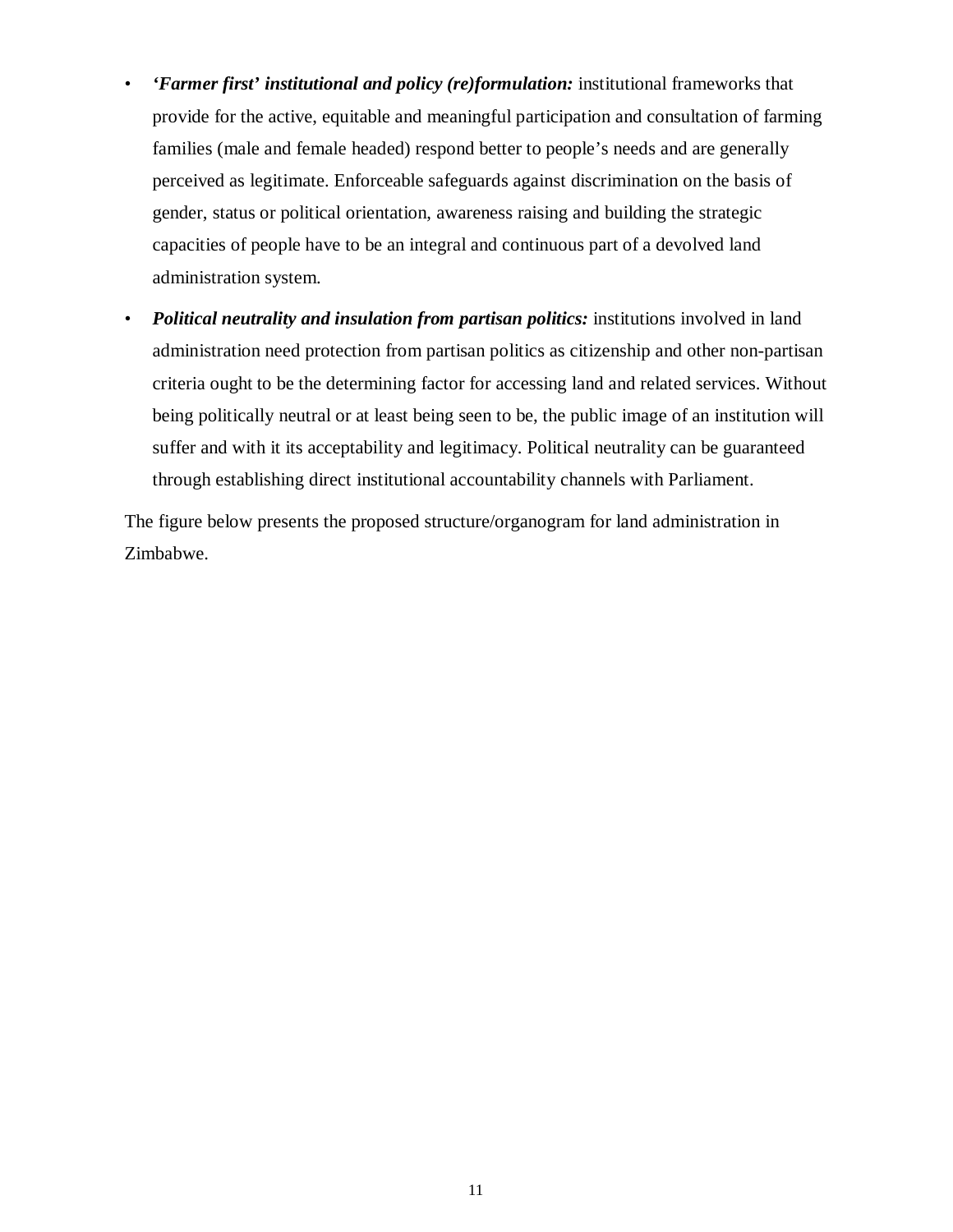

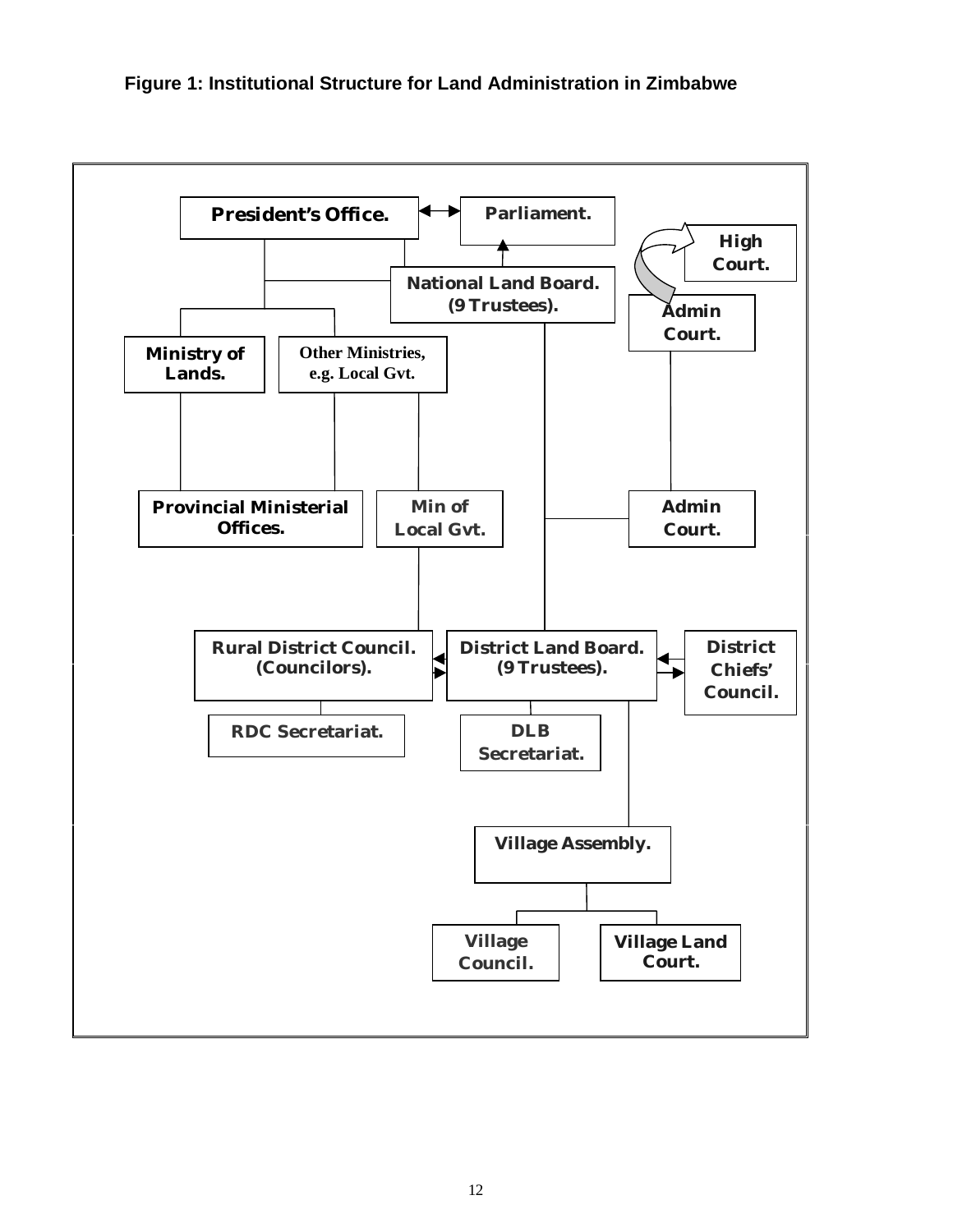For this institutional structure for land administration to work effectively the following fundamental prerequisites should be in place:

- A clear/concise national land policy constantly updated in keeping with changing imperatives. In the above (proposed) structure, facilitating the development and/or revision of a national land policy will be a cardinal function of the National Land Board.
- Unified land law (e.g. a principal land act) and relevant constitutional provisions. Many commentators have made a case for a unified land law to obviate confusion and ambiguities.
- The same can also be said about Zimbabwe's local government legislation whose streamlining will remove a lot of overlaps and contradictions and in the process help to steer the capacity building of the local government system in the country to benefit land reform and other rural development interventions.
- Streamlined institutions without any ambiguities and overlaps.
- Well-resourced institutions/organizations (financial, technical and human resources) with resources coming from a combination of national budget, revenue generation, taxes and levies as appropriate. A clear policy and legal framework has to be established to facilitate institutional viability.
- Synergy in terms of both the pace/timing and policy visions of reform processes e.g. local government and civil service reforms, land reform and local government reform etc. This will ensure that changes in one sector do not contradict or render inoperable changes in another.

The first two prerequisites have received considerable attention since the Rukuni Commission of 1994 but as many commentators have observed in the case of Zimbabwe as well as in Tanzania reforming land law and institutional arrangements without an alignment with or accompanying local government institutional and legislative reforms is addressing a fundamental problem in a piecemeal and ad hoc fashion. The plan of action proposed in the conclusion to this paper therefore focuses on a local government reform program sensitive to developments in the land reform sector and designed to pursue complementary objectives especially with regard to the democratization of rural governance.

At national level a National Land Board (NLB) will be created independent of or not the same as the Agricultural Settlement (ARDA) Board. The National Land Board will be an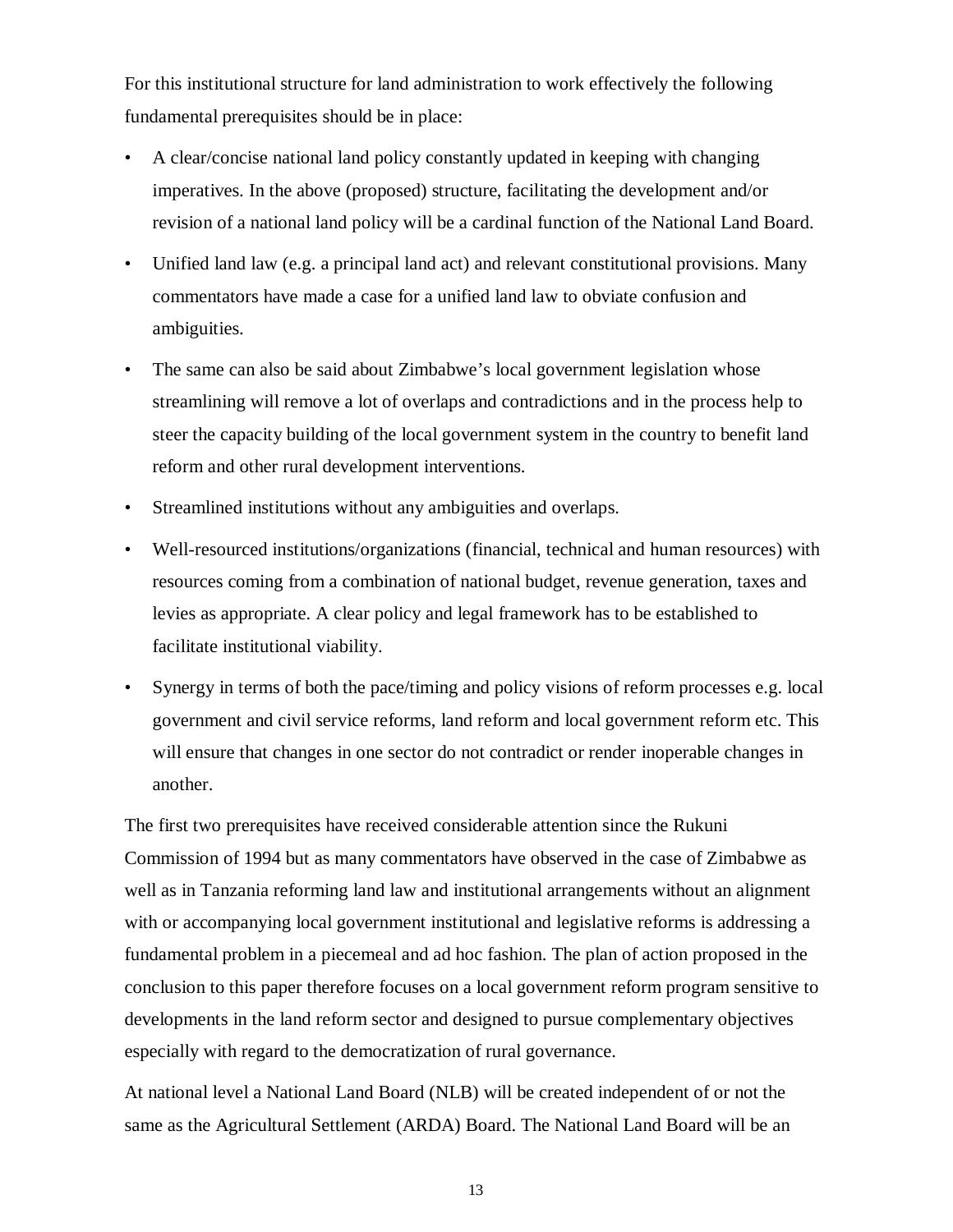extra-Ministerial body reporting to the Parliament of Zimbabwe through the Office President, GoZ (1998). It is proposed that the membership of the board be set at nine trustees drawn in such a way as to represent the interests of the diverse land stakeholdership consisting of and resourced by central government ministries, farmers' unions and the business community. Members to the board will be nominated by the relevant parliamentary committee through extensive public consultations and ratified by Parliament. At least 30% of the members of the National Land Board should be women and members should generally be persons knowledgeable in land matters, of high standing, integrity and be outside state employ, not political party leaders and members of parliament. The NLB will be a land policy melting pot and focal point for managing the land resource in the country. It is our view that the detailed recommendations of the National Land Policy Framework paper with respect to the structure of the NLB (executive not advisory) and its secretariat (divisions and functions) are quite relevant as well as the principle of safeguarding lower tiers of land administration from the NLB e.g. protection of village lands from NLB interference. However the divisions and units proposed in the policy paper (although a matter of detail) require further cleaning out to ensure coherence and obviate overlapping functions.

At the district level a District Land Board (DLB) will be instituted as a land policy and watchdog institution representing the interests of Traditional Leadership (with a District Chiefs' Council as the repository of such interests), the RDC (full Council) and the citizens (Village Assemblies and Farmers' Unions). Regarding formulation and functional spirit the DLB will operate like the national Tripartite Negotiating Forum, which pits government, labor and business as equal social partners. The Board will be autonomous and independent of both the Chiefs' and the Rural District Councils so that it provides an unbiased and legitimate platform for discussing and executing land administration functions. Unlike in Botswana where Land Boards are a state creation and the executive largely appoints members, Zimbabwe's subnational Land Boards will be free of executive meddling. It is proposed that the membership be nine with two people being from full council (RDC), one representative of the traditional leadership in the district, a representative of the farming unions with a presence in the district and five members elected from Village Assemblies (i.e. from amongst the members of the Village Councils or Village Governments)<sup>2</sup>. The RDC Chief Executive Officer will be an ex officio member of the DLB. The secretariat of the DLB

 $\overline{a}$ 

<sup>2</sup> No particular quarrel with the NLPF suggestions but strengthening farmer representation.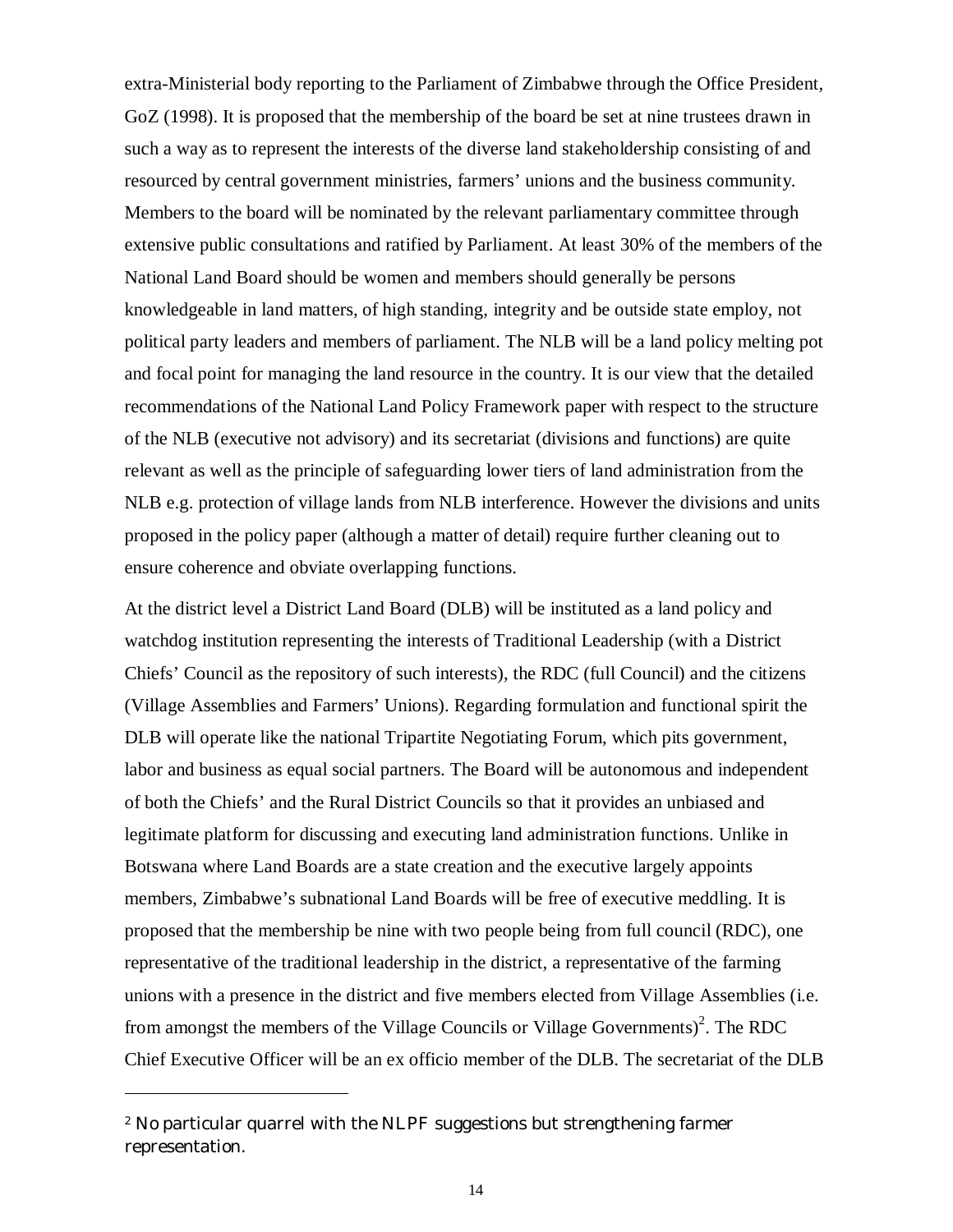shall have a Board Secretary heading the administration of the DLB and the secretariat shall be structured to provide services to Village Assemblies in land administration matters. The primary functions of such a Land Board will be the issuance and protection of rights over communal and resettlement land for the benefit of village land applicants on the advise of Village Assemblies (VA's). The board will also generally support and advise VA's in the allocation of land and general management of their land resources, formulate bylaws, relevant regulations and policies within the overall national land policy framework and in consultation with VA's, the NLB and other stakeholders. The DLB will also offer training and general capacity building on land rights issues to relevant institutions (e.g. VA's and district citizens). Disputes over matters of procedure or 'political disagreements' in relation to land matters between traditional leaders and citizens, RDCs and traditional leaders or such other disputes will be brought to the attention of the District Land Board. To ensure transparency in the administration of land, allocations will be on the basis of formal applications on DLB approved stationery and submitted through the Village Council for onward transmission to the VA. Once the VA's agree to allocate land in keeping with prevailing priorities, bylaws and land policy considerations the form will be forwarded to the DLB with a note from the relevant VA's for DLB confirmation and registration. Should the DLB not be satisfied with the recommendation or decision of a VA's to allocate land such decision will be communicated through the VC's.

It is important to emphasize that RDCs or local authorities in general are critical in servicing or developing land in support of people's livelihoods. To this end their centrality in this regard justifies a restructuring process to make them more efficient by removing all conceivable technical, institutional and resource encumbrances. Institutional hindrances to the thriving of RDCs include ministerial conflicts and lack of coordination played out at district level. To obviate such problems it is being proposed to keep Ministerial overlaps and conflict as far away from the local level as is possible through restricting Ministerial institutional presence to national and provincial tiers only. This creates a basis for an unencumbered local government system where all technical and professional staff working in the districts falls within the complete employ of Rural District Councils. The Presidential Commission made a related recommendation through the proposed District Secretary's Office, which was not taken on board. It is our view that the proposal by the Commission was weak in that it implied a co-ordinatory function as opposed to a full-fledged executive responsibility empowered in relevant (revised and unified) local government legislation. The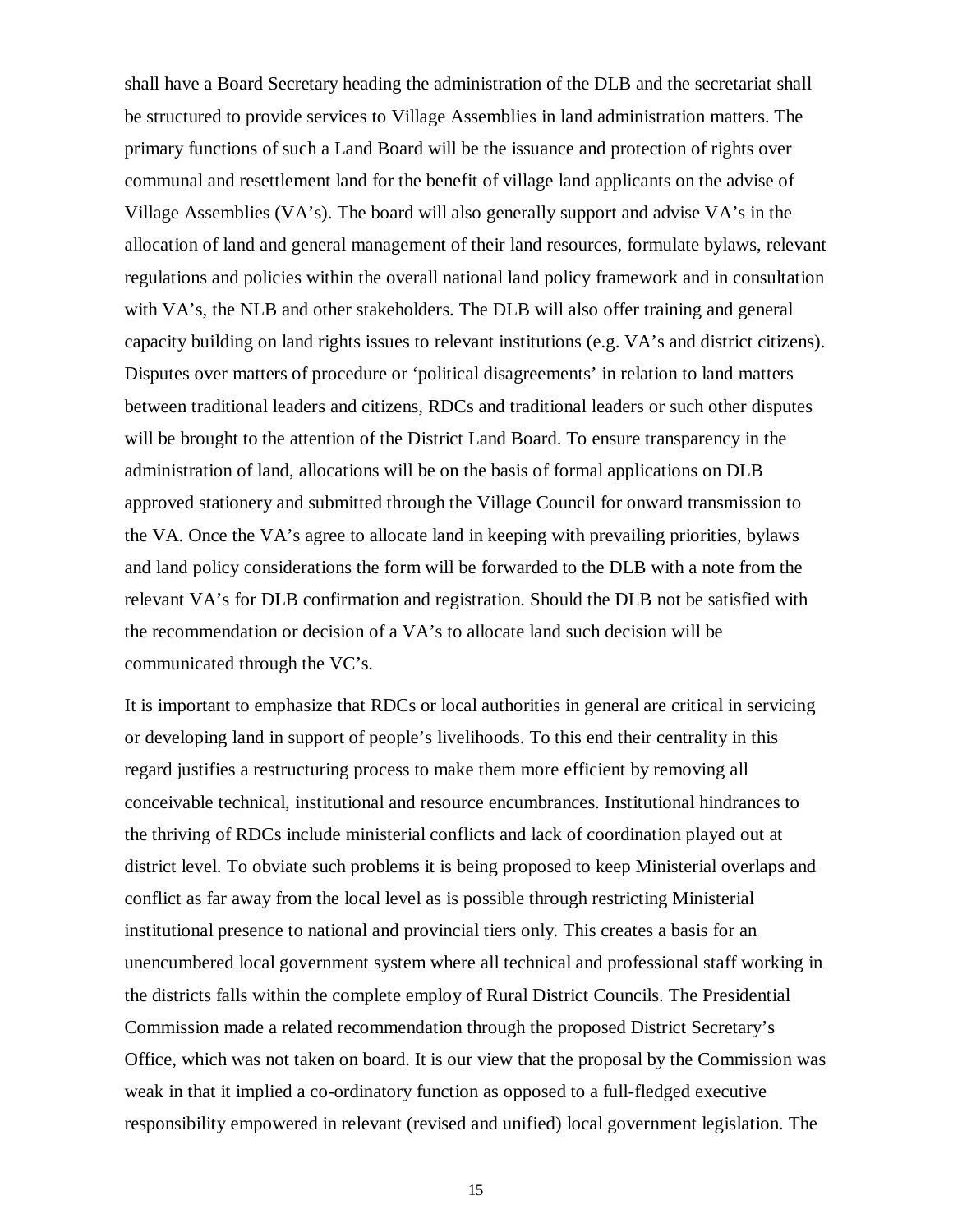proposed restructuring and strengthening of RDCs will be done with a view to ensure that there is no overlap between the proposed District Land Boards (DLBs) and the RDC. To ensure this is the case RDCs will be restricted to administering land in planned areas/settlements while all other land outside planned areas will be the responsibility of the DLB. For their part RDCs will have a land subcommittee which will formulate council perspectives on land for contribution to DLB deliberations as the latter will be the ultimate authority in matters of land policy at district level. A lot has been said about RDCs lacking the requisite capacity to deliver effective services to communities while other commentators cite the need to counterbalance their relative power vis-à-vis communities. All in all, however, the assertion that RDCs are weak largely comes from central government invariably to justify central presence (and meddling) in local affairs. With the restriction of Ministries to the province a lot of qualified staff currently working for line ministries within and outside districts will be released as well as other resources for reallocation/assignment to RDCs. The chiefs' council and the DLB will together act to counterbalance RDC powers and enhance transparent service delivery as well as accountability.

In keeping with the principle of change and continuity and also in recognition of the provisions of the Traditional Leaders' Act, Village Assemblies (being established throughout the country) will be the basic land administration units and will comprise of all adults (people over 18 years of age) residing within a village whether with or without a piece of land properly allocated to them. Quorums for Village Assembly meetings shall be 60% of the villagers with at least 40% of those present being women. A VA shall meet at least twice yearly to plan, review developments and consider any matters brought to its attention by the Village Council or any other bona fide residents of the village, writing minutes of every meeting. An elected adult member of the village shall chair the VA meetings with the village head being an advisor and ex officio member of the assembly. A properly constituted VA shall have the mandate to elect six members of the Village Council from amongst eligible adult villagers and at least a third of the VC shall be women. The village head (the seventh member) shall chair all VC meetings and report on its deliberations to the VA's as a way of ensuring transparent and accountable traditional leadership. As the Village Government the VC shall administer all village land for and on behalf of the Village Assembly, liaise with all extra-village stakeholders within the framework set by the village assembly and pursuant to the aspirations and interests of the villagers. The council shall operate on the basis of subcommittees as decided upon or needed by the villagers with the subcommittees having the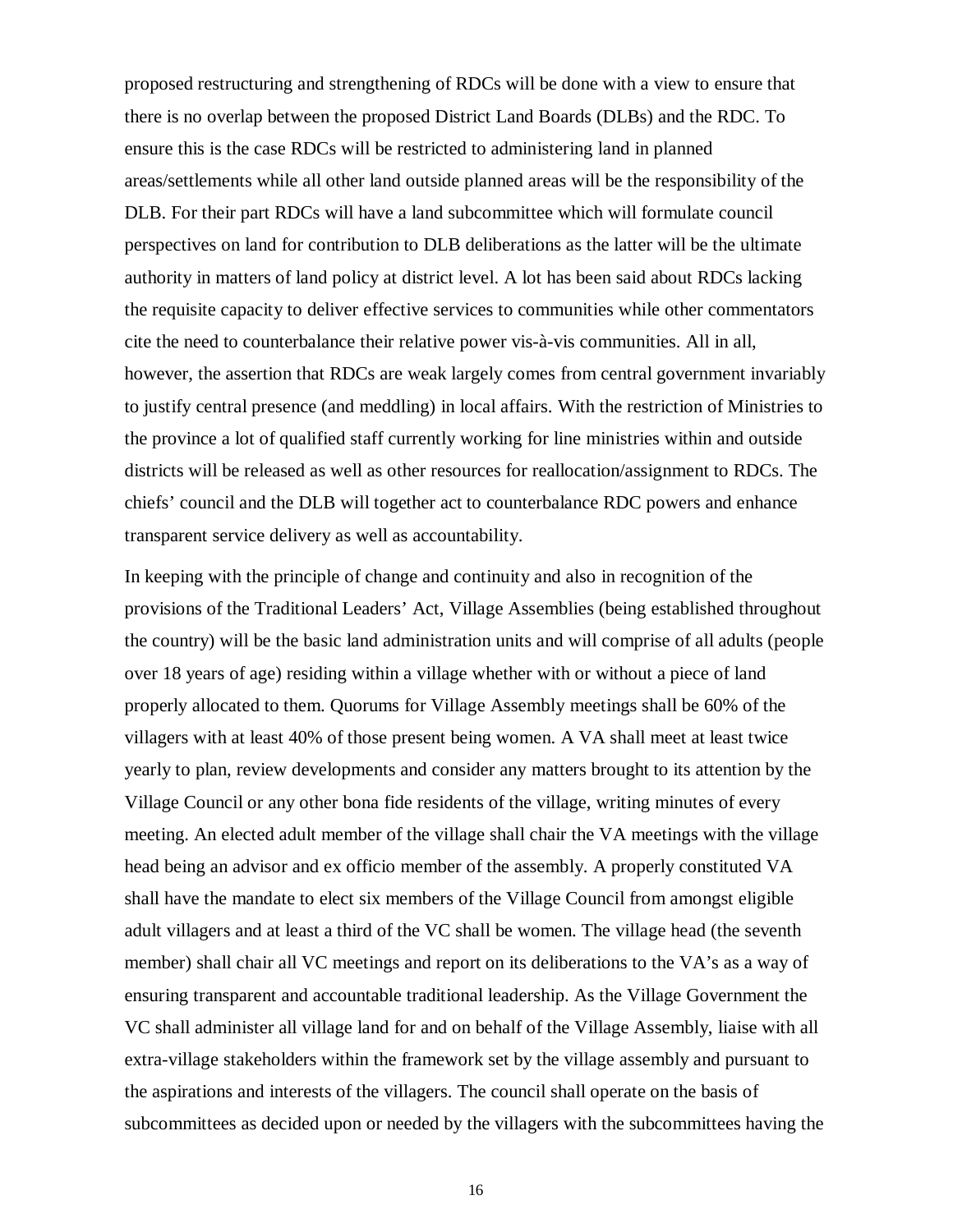leeway to co-opt other villagers and technical people to assist in performing specific tasks before reporting to the VC and subsequently to the VA. Other functions of the VC shall be to develop and maintain a village land register complete with a community map (however rudimentary), collect and disseminate information to villagers as well as arrange meetings where outsiders visit the village.

The incidence of land conflicts going unresolved for lack of a dedicated and devolved institutional structure is a cause for concern. While insufficient field evidence was gathered to firm up a proposal, it is our view that a land conflict resolution structure be established aligned to but administratively separate from the hierarchy of courts in Zimbabwe. To this end the lowest court with original jurisdiction over matters of land conflict should be a Village Land Court (VLC). The VLC shall hold public hearings with five members in attendance of which at least two shall be women. All members shall be VA-elected and at least one DLB-trained in land rights and legal matters. Familiarity with the customs of the area as well as the general land policy will be important for any VLC members. In the event that a matter presided over by a VLC is not satisfactorily dealt with, or if it is a matter transcending one village the District Land Board will handle the matter referring unresolved matters to the Admin Court (decentralized to Province) and subsequently referred through the hierarchy of courts as depicted in figure 1 above.

Recognizing the resilient and important role of traditional leaders at district level in Zimbabwe but without unduly detracting from the intention to democratize land administration, a district chiefs' council will be established, nominating members (one each) to represent its interests in Council as well as the Land Board. The chiefs' council will be the repository of customary wisdom brought to bear on RDC and DLB decision-making in the form of recommendations presented by representatives. Given the reality that they are now essentially civil servants (as is the case in Botswana in many respects), traditional leaders' roles in the community and customary court system should be strengthened and formalized with a referral system for all land matters to the VA and the DLB.

### **CONCLUSION AND FRAMEWORK FOR A CAPACITY BUILDING PLAN**

A resilient question with regards to local level institutional structures always relates to their funding. Sources of funding can be limited largely because of the desire to obviate loss of autonomy arising from 'dirty' money coming with strings and eventually eroding any policy/strategic and operational independence and/or institutional legitimacy. To this end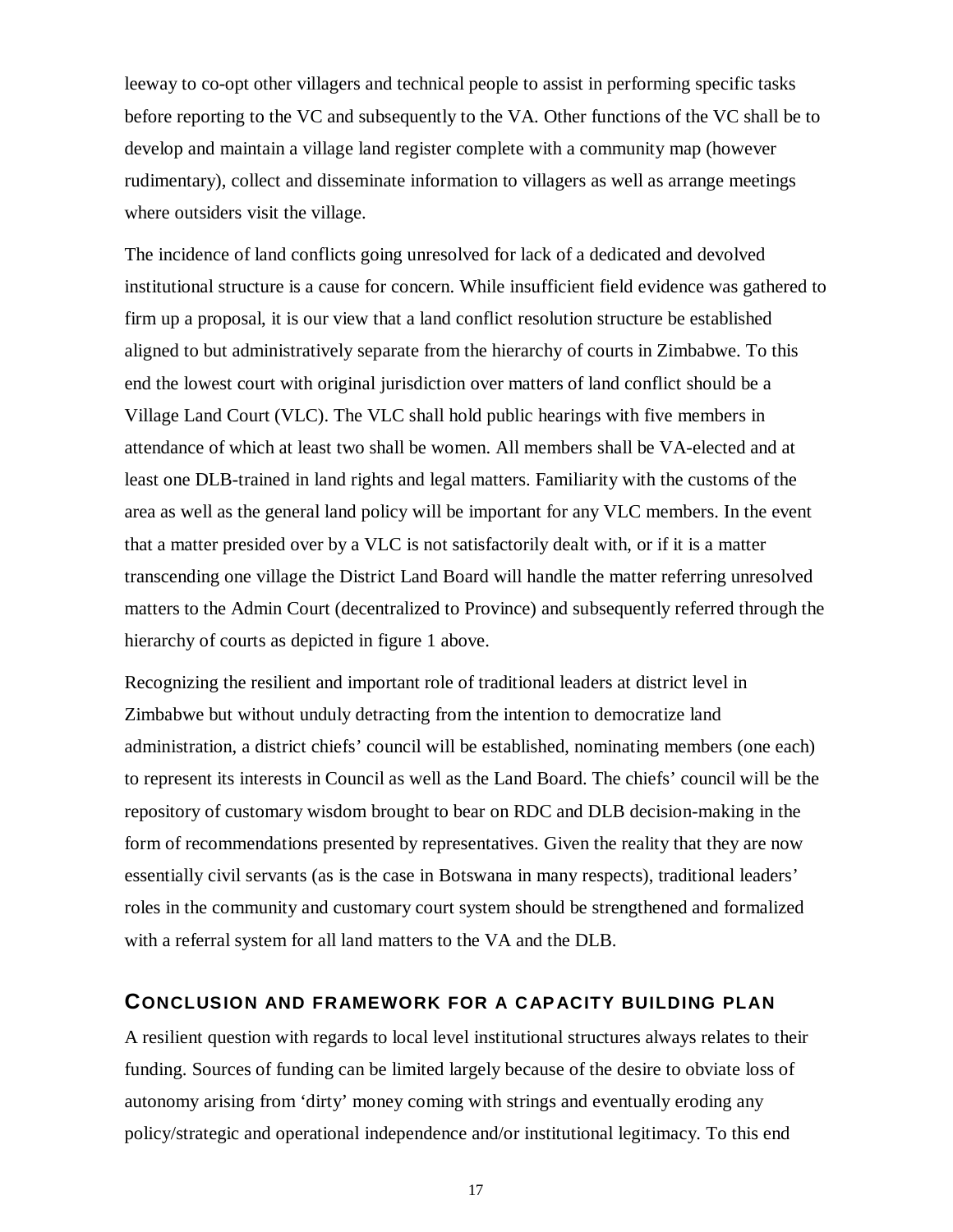therefore the funding for the proposed institutional structures ought to be a combination of district level levies, taxes and other RDC charges complimented by contributions from farmers' organizations, annual government grants, business sector contributions and DLBfundraising efforts. The contributions of government beyond huge set up outlays ought to be reduced to a level where self-secured resources (alternative funding) contribute say 60-70% of DLB annual budgets.

As noted earlier, the devolution of institutional structures for land administration is not something the government of Zimbabwe violently opposes. However the nature of the partypolitical establishment in terms of its ambitions and strategies or influences act to postpone if not derail progression towards autonomous land administration and broader rural governance institutions. The curtailment of open public debate over land has detracted Zimbabwe from laying clear land policy contours protected from executive and ruling party unilateralism. Read in conjunction with the almost complete merger (perceived and actual) of the party and government frustrates reform efforts in terms of the policy formulation regime as well as the outlook of the actual policies themselves and the institutions with a mandate to execute them. In keeping with the slant maintained in this paper the following next steps will engender a new dispensation in the country. The proposed activities include:

- Adopting a devolved institutional structure for land administration as proposed in this paper with necessary modifications arising from public debate over issues. Such a structure will then be a reference point for the administrative and legislative changes enacted to ensure that it functions as effectively as is possible. Previous reform processes invariably saw government adopting components of a structure and selectively applying recommendations associated therewith. It is our view that the starting point ought to be the structure followed by catalyzing debate aimed at creating national consensus and a firm basis for proceeding to evolve the legislative safeguards and other aspects necessary for executing the structure.
- Developing a program of action complete with a budget with Parliament taking a lead in executing the plan of action including accountability for resources availed for the execution of the plan. The state ought to be able to provide sufficient space for and resources to execute this plan (upto a minimum of 40%) to ensure ownership and identification with the outputs of the program of action whose main features of necessity have to include the following.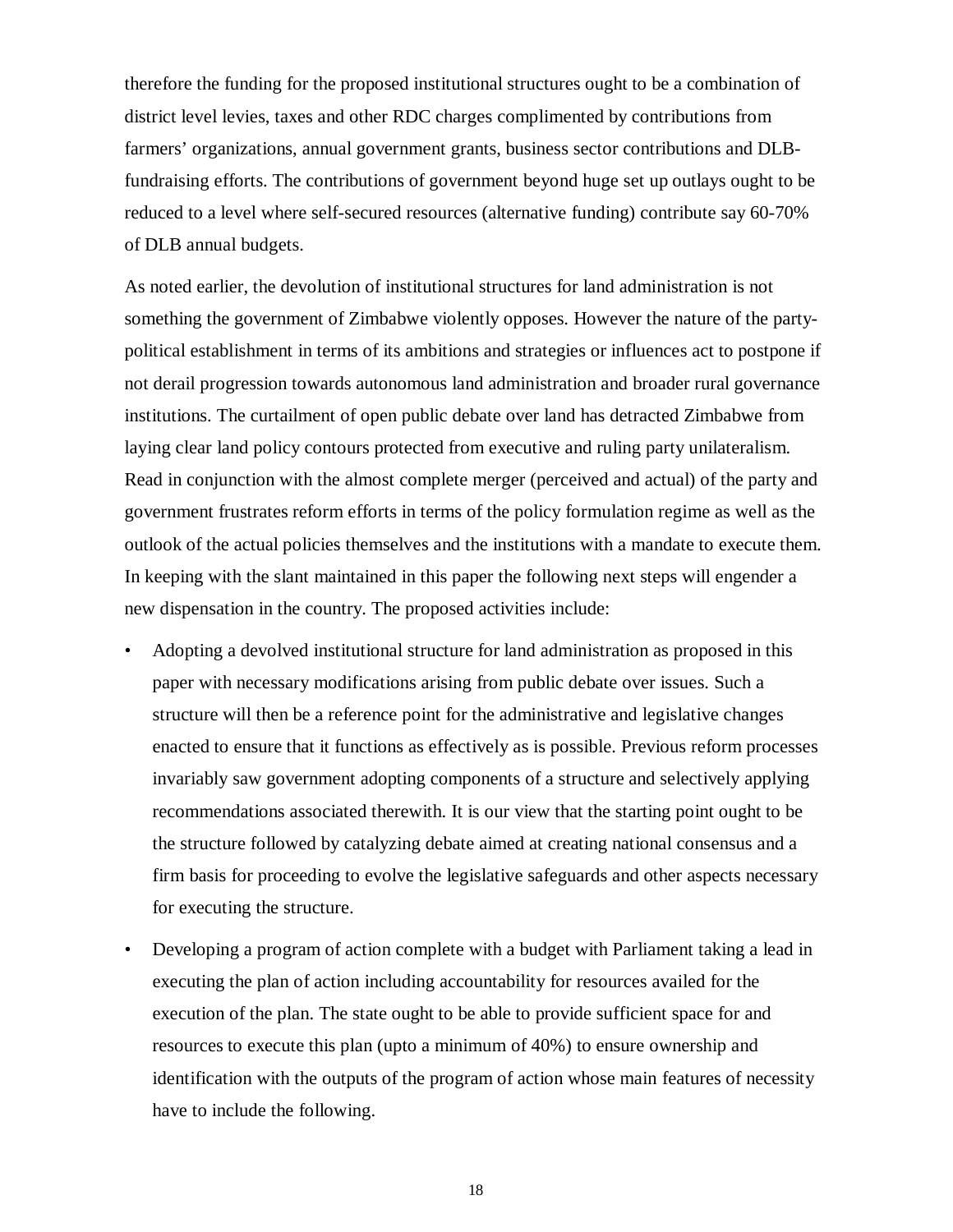- A streamlined national land policy without the "fast-track" induced confusion and ambiguities. One of the often quoted 'policy positions', which in our view both misleading and leads to lots of pressure being visited upon land administration institutions relates to 'land to all people'. As a finite resource land will never be availed to all who need it and the land policy as well as those executing it need to be emboldened to begin informing their actions accordingly:
- A unified/streamlined land law regime (legislation) taking account of existing legislation, national land policy objectives and people's aspirations.
- Related to the above is a process of ensuring that the local government legislative environment is also streamlined to establish and empower new structures as well as remove overlaps and other institutional constraints. The land law and local government legislative reviews ought to be coordinated to enhance process synergies and symmetries essential for effective service delivery in view of the fact that both focus on the same constituents.
- A capacity building program (including actual setting up of institutions) drawn in relation to the new local government and land policy and legislative imperatives. The starting point in this capacity building should ideally be at district level and with institutions at this level i.e. the restructured RDC, the DLB and subsidiary structures as well as the structures associated with the Traditional Leadership. The process will then cascade upwards building a grassroots anchored national consensus on the key policy issues and institutional arrangements.

An essential caveat to all this worth repeating relates to the fact that the Parliament of Zimbabwe ought to be leading this process as much as is possible to ensure accountability for and legitimacy of both the processes and the outcomes. Essential values that need to be embedded in the process include empowerment of people through provision of adequate information and legislative guarantees for effective citizen participation and consultation in public policy formulation, monitoring and review.

### **REFERENCES**

- Adams M et al (1996). **ODA Land Appraisal Mission to Zimbabwe.** British Development Division in Central Africa, ODA.
- Bruce J. W. (1996) **Country Profiles of Land Tenure: Africa Land Tenure Center** University of Wisconsin Madison.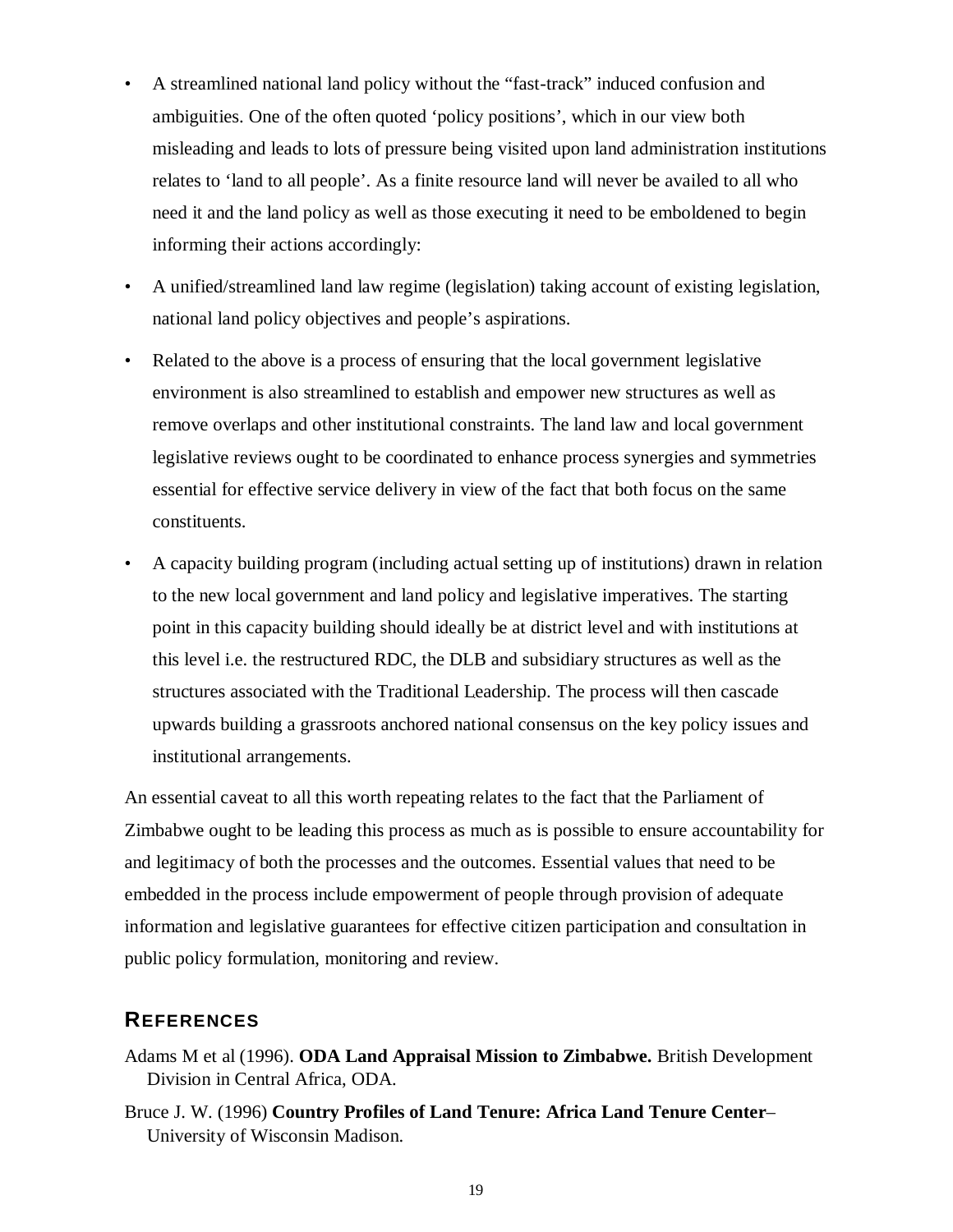- Chatiza K (2000) **Environment and International Resource Tenure Security In Zimbabwe.** Consultancy report prepared for ZERO.
- Cousins B. and Robins S. (1993) **Institutions for Land Redistribution and Management: The Zimbabwean Experience.** Land and Agricultural Policy Center, Johannesburg.
- de Valk P and Wekwete (eds) (1990) **Decentralization for Participatory Planning — Comparing the experiences of Zimbabwe and other Anglophone countries in Eastern and Southern Africa.**
- Government of Tanzania (1998) **Policy Paper on Local Government Reform.** Ministry of Local Government and Public Administration
- Government of Zimbabwe (1998) **National Land Policy Framework Paper.** Ministry of Lands and Agriculture with FAO Technical Support and UNDP Funding.
- Government of Zimbabwe (2001) **Land Reform and Resettlement Program** Revised Phase 2.
- Government of Zimbabwe (1998). **Traditional Leaders Act, CAP 29:17,** Government Printers.
- Helmsing A.H.J. et al (1991) **Limits to Decentralization in Zimbabwe:** Essays on the decentralization of government and planning in the 1980s, Institute of Social Studies.
- Jacobs H..M. and Chavunduka C. 2002(a) **The Theory of Decentralization: A Review of Recent Literature,** Paper prepared under the Institutional Structures for Land Administration: Existing Opportunities and Obstacles and Alternative Policy Options Scope of Work, LTC/CASS Collaborative Research Project.
- Jacobs H.M. and Chavunduka C. 2002(b) **"International Experiences with Devolved Land Administration: Lessons for Zimbabwe:***"* Paper prepared under the Institutional Structures for Land Administration: Existing Opportunities and Obstacles and Alternative Policy Options Scope of Work, LTC/CASS Collaborative Research Project.
- Juma I (1997) **Problems of the National Land Policy.** Change, Vol. 5. First Quarter.
- Klooster D. (2000**) Institutional Choice Community and Struggle: A Case Study of Forest Co-Management in Mexico.** World Development Vol. 24 No. 6 pp 1039-1054.
- Lopes C. (1996) **Balancing Rocks: Environment and Development in Zimbabwe.** UNDP Zimbabwe Staff Research Project.
- Makumbe J. M. (1996). **Participatory Development: The Case for Zimbabwe,** University of Zimbabwe Publications.
- Marongwe N. (2002) **Conflicts Over Land and Other Natural Resources in Zimbabwe.** ZERO.
- Matondi P B (2001) **The Struggle for Access to land and Water Resources: the case of Shamva District.** PhD Dissertation, Swedish university of Agricultural Sciences, Uppsala.
- Moyo S. Matondi P.B. and Marongwe (1998) **Land Use Change and Communal Land Tenure Under Stress: The Case of Shamva District.** Article in Masuko L (eds) (1998):